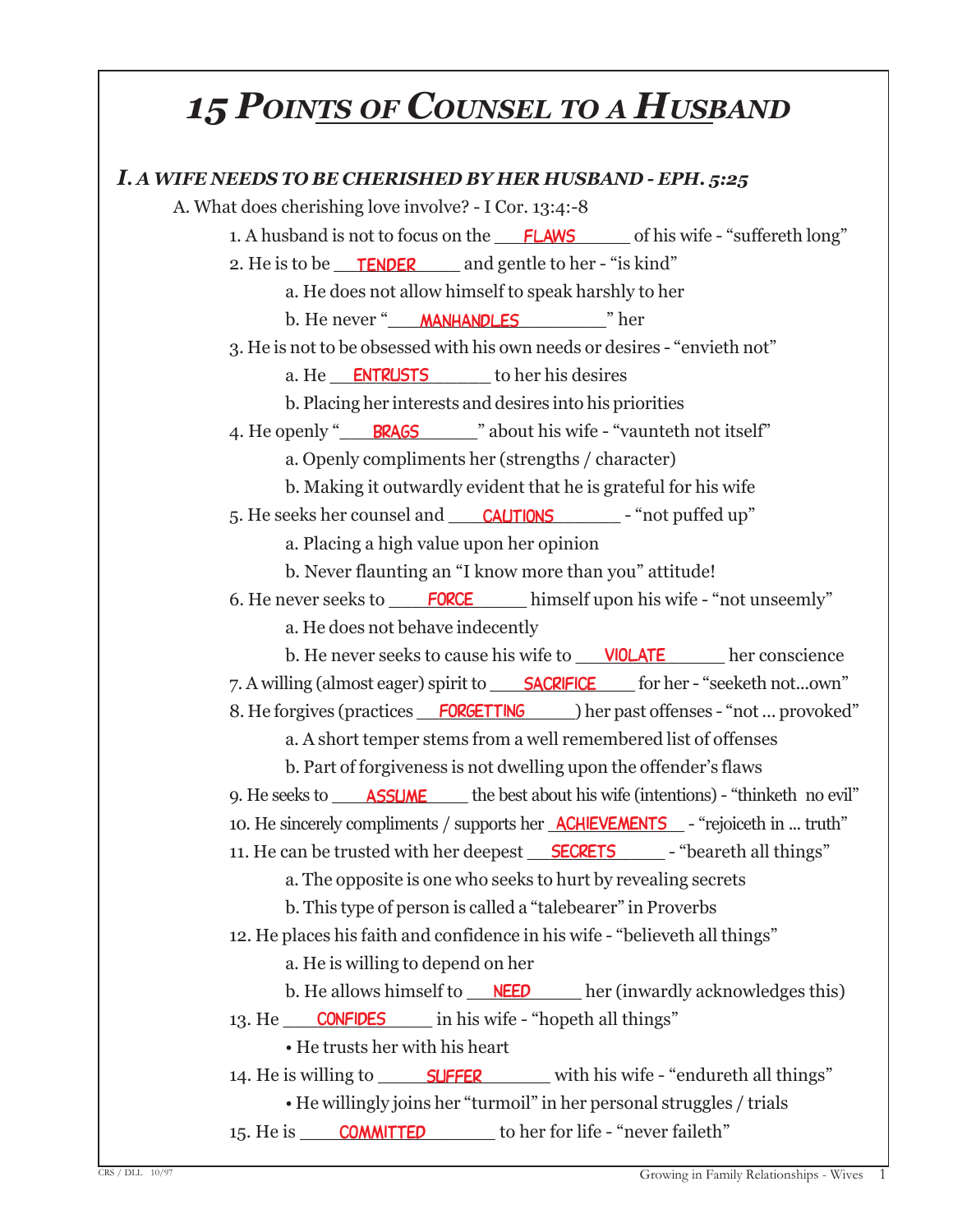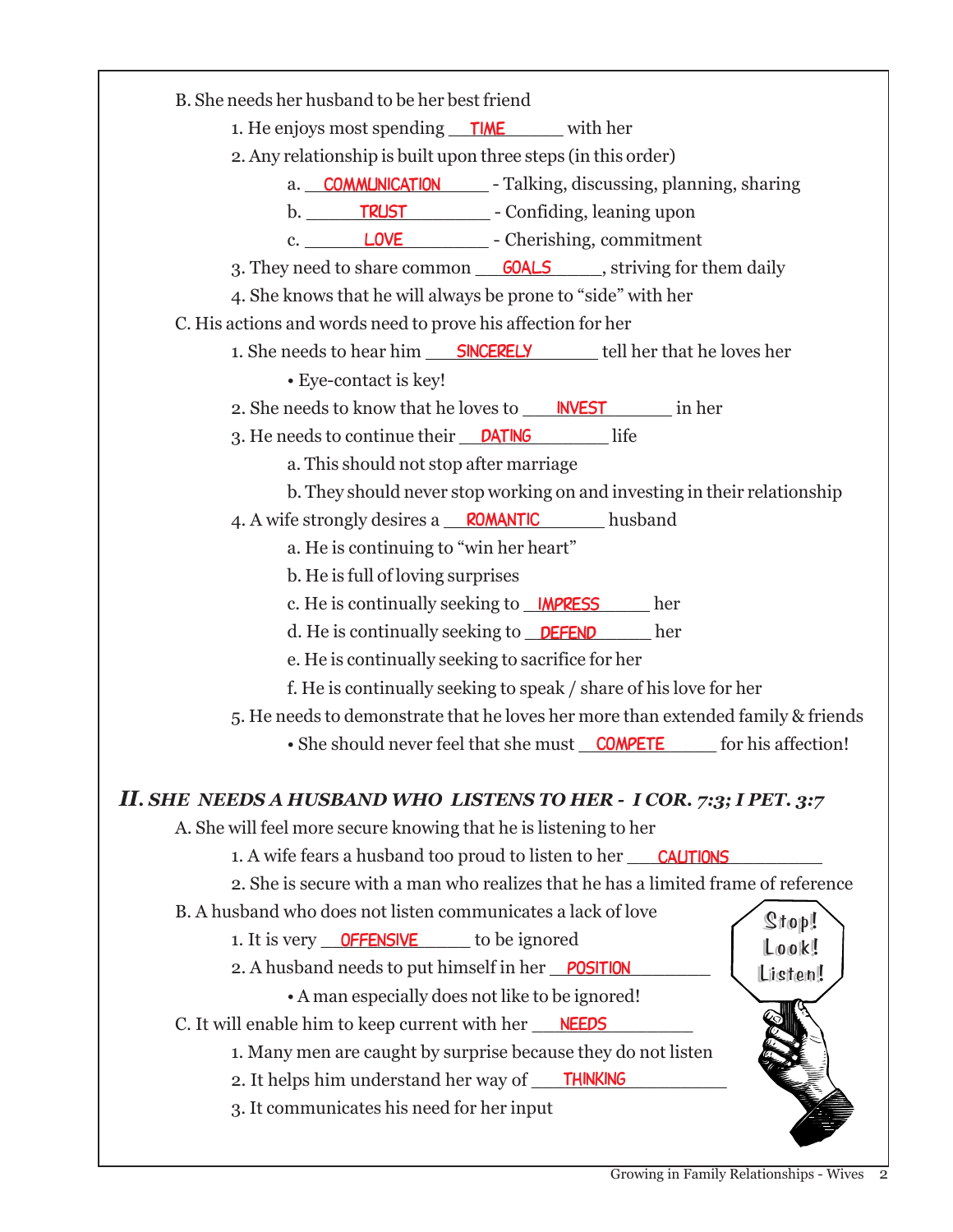| D. Listening is more than just hearing<br>1. It involves responding, <b>NTELLIGENTLY</b><br>a. Many men develop a "pseudo-listening" face<br>b. Avoiding <b>GRUNTS</b> , moans, and meaningless gestures<br>c. It can quickly become a habit with husbands<br>2. It involves acting on (if necessary) what was discussed<br>a. If he does not listen, she may stop talking<br>b. If talking stops, each is left to second- <b>GUESS</b> the other<br>$(1)$ . This will lead to $\_\_\_\$ <b>ASSUMPTION</b><br>(2). A relationship based on assumption is a relationship headed for<br>a disaster!<br>E. A wife feels cherished when her husband loves to listen to her<br>1. An insensitive husband will often feel that his wife has nothing ______ <b>IMPORTANT</b><br>to contribute<br>3. A husband who does not listen to his wife will soon come to need his wife less<br>4. A wife needs to be ______ <b>NEEDED</b>  <br>F. Learn and practice listening<br>1. Listening involves <b>FACING</b> the one talking<br>2. Listening involves <u>EYE</u> - CONTACT<br>3. Listening involves responding (agreeing / disagreeing)<br>4. Listening involves a genuine, heartfelt <b>CONCERN</b> for the other<br>• Placing a high value on the other person<br>III. SHE NEEDS HIM TO TAKE THE SPIRITUAL LEADERSHIP OF THE FAMILY - EPH. 5:23<br>A. He is to be more than an authority, he is to be a <b>LEADER</b><br>1. A leader must set the example<br>• He leads by his own <b>ACTIONS</b> first (he steps out first)<br>2. A leader needs to be <b>ANSWERABLE</b> to an authority<br>a. He needs to remember his accountability to God<br>b. He is to be ultimately responsible for the spiritual direction of his family<br>3. He needs to focus on being a MOTIVATOR not a "driver"<br>B. What does his spiritual leadership require of him?<br>1. A genuine FAITH in God and His Word - Heb. 11:6 |  |
|---------------------------------------------------------------------------------------------------------------------------------------------------------------------------------------------------------------------------------------------------------------------------------------------------------------------------------------------------------------------------------------------------------------------------------------------------------------------------------------------------------------------------------------------------------------------------------------------------------------------------------------------------------------------------------------------------------------------------------------------------------------------------------------------------------------------------------------------------------------------------------------------------------------------------------------------------------------------------------------------------------------------------------------------------------------------------------------------------------------------------------------------------------------------------------------------------------------------------------------------------------------------------------------------------------------------------------------------------------------------------------------------------------------------------------------------------------------------------------------------------------------------------------------------------------------------------------------------------------------------------------------------------------------------------------------------------------------------------------------------------------------------------------------------------------------------------------------------------------------------------------------------------------|--|
|                                                                                                                                                                                                                                                                                                                                                                                                                                                                                                                                                                                                                                                                                                                                                                                                                                                                                                                                                                                                                                                                                                                                                                                                                                                                                                                                                                                                                                                                                                                                                                                                                                                                                                                                                                                                                                                                                                         |  |
|                                                                                                                                                                                                                                                                                                                                                                                                                                                                                                                                                                                                                                                                                                                                                                                                                                                                                                                                                                                                                                                                                                                                                                                                                                                                                                                                                                                                                                                                                                                                                                                                                                                                                                                                                                                                                                                                                                         |  |
|                                                                                                                                                                                                                                                                                                                                                                                                                                                                                                                                                                                                                                                                                                                                                                                                                                                                                                                                                                                                                                                                                                                                                                                                                                                                                                                                                                                                                                                                                                                                                                                                                                                                                                                                                                                                                                                                                                         |  |
|                                                                                                                                                                                                                                                                                                                                                                                                                                                                                                                                                                                                                                                                                                                                                                                                                                                                                                                                                                                                                                                                                                                                                                                                                                                                                                                                                                                                                                                                                                                                                                                                                                                                                                                                                                                                                                                                                                         |  |
|                                                                                                                                                                                                                                                                                                                                                                                                                                                                                                                                                                                                                                                                                                                                                                                                                                                                                                                                                                                                                                                                                                                                                                                                                                                                                                                                                                                                                                                                                                                                                                                                                                                                                                                                                                                                                                                                                                         |  |
|                                                                                                                                                                                                                                                                                                                                                                                                                                                                                                                                                                                                                                                                                                                                                                                                                                                                                                                                                                                                                                                                                                                                                                                                                                                                                                                                                                                                                                                                                                                                                                                                                                                                                                                                                                                                                                                                                                         |  |
|                                                                                                                                                                                                                                                                                                                                                                                                                                                                                                                                                                                                                                                                                                                                                                                                                                                                                                                                                                                                                                                                                                                                                                                                                                                                                                                                                                                                                                                                                                                                                                                                                                                                                                                                                                                                                                                                                                         |  |
|                                                                                                                                                                                                                                                                                                                                                                                                                                                                                                                                                                                                                                                                                                                                                                                                                                                                                                                                                                                                                                                                                                                                                                                                                                                                                                                                                                                                                                                                                                                                                                                                                                                                                                                                                                                                                                                                                                         |  |
|                                                                                                                                                                                                                                                                                                                                                                                                                                                                                                                                                                                                                                                                                                                                                                                                                                                                                                                                                                                                                                                                                                                                                                                                                                                                                                                                                                                                                                                                                                                                                                                                                                                                                                                                                                                                                                                                                                         |  |
|                                                                                                                                                                                                                                                                                                                                                                                                                                                                                                                                                                                                                                                                                                                                                                                                                                                                                                                                                                                                                                                                                                                                                                                                                                                                                                                                                                                                                                                                                                                                                                                                                                                                                                                                                                                                                                                                                                         |  |
|                                                                                                                                                                                                                                                                                                                                                                                                                                                                                                                                                                                                                                                                                                                                                                                                                                                                                                                                                                                                                                                                                                                                                                                                                                                                                                                                                                                                                                                                                                                                                                                                                                                                                                                                                                                                                                                                                                         |  |
|                                                                                                                                                                                                                                                                                                                                                                                                                                                                                                                                                                                                                                                                                                                                                                                                                                                                                                                                                                                                                                                                                                                                                                                                                                                                                                                                                                                                                                                                                                                                                                                                                                                                                                                                                                                                                                                                                                         |  |
|                                                                                                                                                                                                                                                                                                                                                                                                                                                                                                                                                                                                                                                                                                                                                                                                                                                                                                                                                                                                                                                                                                                                                                                                                                                                                                                                                                                                                                                                                                                                                                                                                                                                                                                                                                                                                                                                                                         |  |
|                                                                                                                                                                                                                                                                                                                                                                                                                                                                                                                                                                                                                                                                                                                                                                                                                                                                                                                                                                                                                                                                                                                                                                                                                                                                                                                                                                                                                                                                                                                                                                                                                                                                                                                                                                                                                                                                                                         |  |
|                                                                                                                                                                                                                                                                                                                                                                                                                                                                                                                                                                                                                                                                                                                                                                                                                                                                                                                                                                                                                                                                                                                                                                                                                                                                                                                                                                                                                                                                                                                                                                                                                                                                                                                                                                                                                                                                                                         |  |
|                                                                                                                                                                                                                                                                                                                                                                                                                                                                                                                                                                                                                                                                                                                                                                                                                                                                                                                                                                                                                                                                                                                                                                                                                                                                                                                                                                                                                                                                                                                                                                                                                                                                                                                                                                                                                                                                                                         |  |
|                                                                                                                                                                                                                                                                                                                                                                                                                                                                                                                                                                                                                                                                                                                                                                                                                                                                                                                                                                                                                                                                                                                                                                                                                                                                                                                                                                                                                                                                                                                                                                                                                                                                                                                                                                                                                                                                                                         |  |
|                                                                                                                                                                                                                                                                                                                                                                                                                                                                                                                                                                                                                                                                                                                                                                                                                                                                                                                                                                                                                                                                                                                                                                                                                                                                                                                                                                                                                                                                                                                                                                                                                                                                                                                                                                                                                                                                                                         |  |
|                                                                                                                                                                                                                                                                                                                                                                                                                                                                                                                                                                                                                                                                                                                                                                                                                                                                                                                                                                                                                                                                                                                                                                                                                                                                                                                                                                                                                                                                                                                                                                                                                                                                                                                                                                                                                                                                                                         |  |
|                                                                                                                                                                                                                                                                                                                                                                                                                                                                                                                                                                                                                                                                                                                                                                                                                                                                                                                                                                                                                                                                                                                                                                                                                                                                                                                                                                                                                                                                                                                                                                                                                                                                                                                                                                                                                                                                                                         |  |
|                                                                                                                                                                                                                                                                                                                                                                                                                                                                                                                                                                                                                                                                                                                                                                                                                                                                                                                                                                                                                                                                                                                                                                                                                                                                                                                                                                                                                                                                                                                                                                                                                                                                                                                                                                                                                                                                                                         |  |
|                                                                                                                                                                                                                                                                                                                                                                                                                                                                                                                                                                                                                                                                                                                                                                                                                                                                                                                                                                                                                                                                                                                                                                                                                                                                                                                                                                                                                                                                                                                                                                                                                                                                                                                                                                                                                                                                                                         |  |
|                                                                                                                                                                                                                                                                                                                                                                                                                                                                                                                                                                                                                                                                                                                                                                                                                                                                                                                                                                                                                                                                                                                                                                                                                                                                                                                                                                                                                                                                                                                                                                                                                                                                                                                                                                                                                                                                                                         |  |
|                                                                                                                                                                                                                                                                                                                                                                                                                                                                                                                                                                                                                                                                                                                                                                                                                                                                                                                                                                                                                                                                                                                                                                                                                                                                                                                                                                                                                                                                                                                                                                                                                                                                                                                                                                                                                                                                                                         |  |
|                                                                                                                                                                                                                                                                                                                                                                                                                                                                                                                                                                                                                                                                                                                                                                                                                                                                                                                                                                                                                                                                                                                                                                                                                                                                                                                                                                                                                                                                                                                                                                                                                                                                                                                                                                                                                                                                                                         |  |
|                                                                                                                                                                                                                                                                                                                                                                                                                                                                                                                                                                                                                                                                                                                                                                                                                                                                                                                                                                                                                                                                                                                                                                                                                                                                                                                                                                                                                                                                                                                                                                                                                                                                                                                                                                                                                                                                                                         |  |
|                                                                                                                                                                                                                                                                                                                                                                                                                                                                                                                                                                                                                                                                                                                                                                                                                                                                                                                                                                                                                                                                                                                                                                                                                                                                                                                                                                                                                                                                                                                                                                                                                                                                                                                                                                                                                                                                                                         |  |
|                                                                                                                                                                                                                                                                                                                                                                                                                                                                                                                                                                                                                                                                                                                                                                                                                                                                                                                                                                                                                                                                                                                                                                                                                                                                                                                                                                                                                                                                                                                                                                                                                                                                                                                                                                                                                                                                                                         |  |
|                                                                                                                                                                                                                                                                                                                                                                                                                                                                                                                                                                                                                                                                                                                                                                                                                                                                                                                                                                                                                                                                                                                                                                                                                                                                                                                                                                                                                                                                                                                                                                                                                                                                                                                                                                                                                                                                                                         |  |
|                                                                                                                                                                                                                                                                                                                                                                                                                                                                                                                                                                                                                                                                                                                                                                                                                                                                                                                                                                                                                                                                                                                                                                                                                                                                                                                                                                                                                                                                                                                                                                                                                                                                                                                                                                                                                                                                                                         |  |
|                                                                                                                                                                                                                                                                                                                                                                                                                                                                                                                                                                                                                                                                                                                                                                                                                                                                                                                                                                                                                                                                                                                                                                                                                                                                                                                                                                                                                                                                                                                                                                                                                                                                                                                                                                                                                                                                                                         |  |
|                                                                                                                                                                                                                                                                                                                                                                                                                                                                                                                                                                                                                                                                                                                                                                                                                                                                                                                                                                                                                                                                                                                                                                                                                                                                                                                                                                                                                                                                                                                                                                                                                                                                                                                                                                                                                                                                                                         |  |
| • Wives and children can quickly spot hypocrisy                                                                                                                                                                                                                                                                                                                                                                                                                                                                                                                                                                                                                                                                                                                                                                                                                                                                                                                                                                                                                                                                                                                                                                                                                                                                                                                                                                                                                                                                                                                                                                                                                                                                                                                                                                                                                                                         |  |
| 2. He needs to take it on to " <b>GROW</b> "" his family spiritually                                                                                                                                                                                                                                                                                                                                                                                                                                                                                                                                                                                                                                                                                                                                                                                                                                                                                                                                                                                                                                                                                                                                                                                                                                                                                                                                                                                                                                                                                                                                                                                                                                                                                                                                                                                                                                    |  |
| a. He sets and carries out family times in the Word & prayer                                                                                                                                                                                                                                                                                                                                                                                                                                                                                                                                                                                                                                                                                                                                                                                                                                                                                                                                                                                                                                                                                                                                                                                                                                                                                                                                                                                                                                                                                                                                                                                                                                                                                                                                                                                                                                            |  |
| b. He prepares the Word into "palatable PORTIONS" - II Tim. 2:15                                                                                                                                                                                                                                                                                                                                                                                                                                                                                                                                                                                                                                                                                                                                                                                                                                                                                                                                                                                                                                                                                                                                                                                                                                                                                                                                                                                                                                                                                                                                                                                                                                                                                                                                                                                                                                        |  |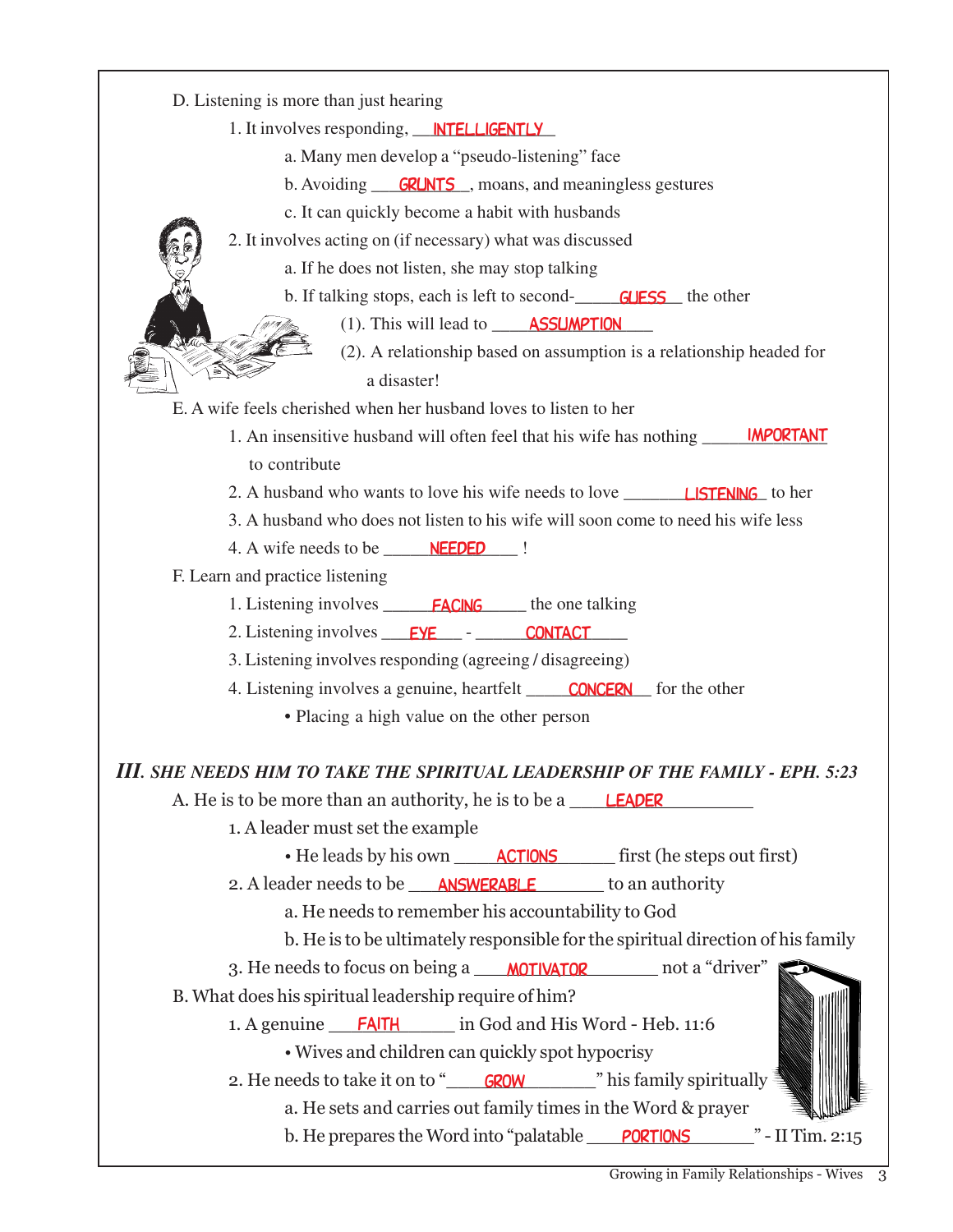c. He sets **GOALS** for the family as a whole and as individuals d. He and his wife need to be growing as a couple 3. He must become well **STUDIED** in the Word - II Tim. 3:16-17 • He gathers spiritual <u>rools</u> to build and repair his family 4. He makes each family member's spiritual need his **PRIORITY** Flat. 6:4 a. He does not desire to **DELEGATE** matters of such importance b. If outside counsel must be sought, he \_\_\_\_\_\_\_\_\_\_\_\_\_\_\_\_\_\_\_\_\_\_\_\_\_\_\_\_\_\_\_\_\_ it 5. He makes it a point to be alert to his family's needs a. If he's not looking he may *\_\_\_\_\_\_\_\_\_\_\_\_\_\_\_\_\_\_\_\_\_* it or see it too late b. He must remain <u>SOBER</u> Free from distraction - I Pet. 5:8 • Once the husband / father is "taken out" the rest is vulnerable 6. He develops a **PROTECTIVE** drive for their spiritual well being • As one who must give an account for their **SOULS** - Heb. 13:17 7. He is willing to seek counsel when he cannot solve conflicts a. He is always looking to God first b. He does not try to \_\_\_\_\_<mark>HIDE</mark> \_\_\_\_\_\_\_ the weaknesses of his family C. What does his spiritual leadership not require of him? 1. Setting up a spiritual **DICTATORSHIP** - I Pet. 5:3 a. He does not have to have all of the \_\_\_\_\_\_\_\_\_\_\_\_\_\_\_\_\_ answers b. He needs to be open to the suggestions of his family 2. It should not become a point of spiritual PRIDE - Gal. 6:3 • Being a spiritual leader does not mean that he has a greater spiritual perception than his wife 3. It does not involve delegating the family's spiritual needs to someone else • Often times he hands it over to the wife • Often times he hands it over to the church 4. Always remember, leadership is really **SERVITUDE** |  $\overline{\bullet}$ ▎ The depth and strength of a man's commitment is not tested in times of ease but in times of discouragement,

when he conquers the persistent urge to give-up!

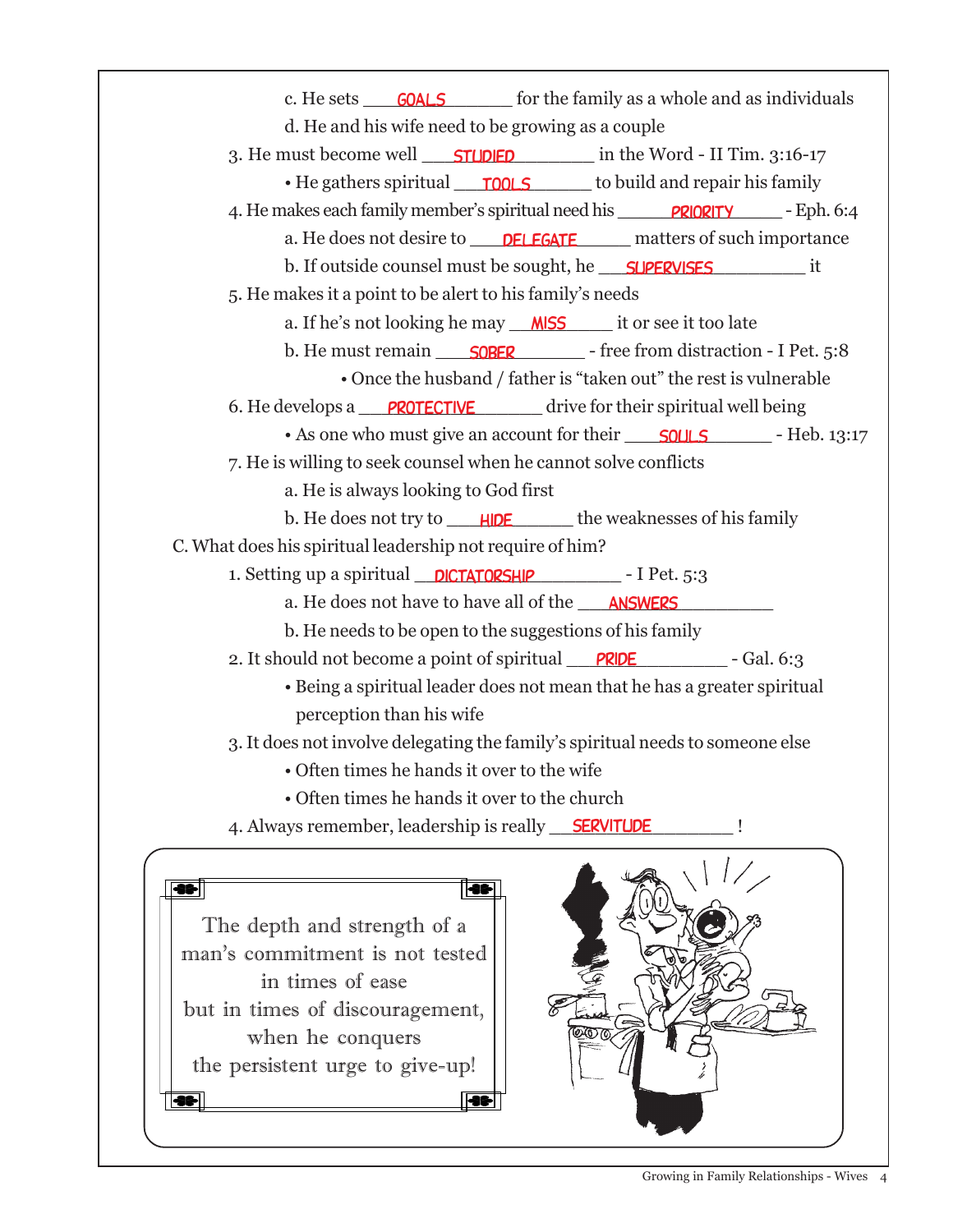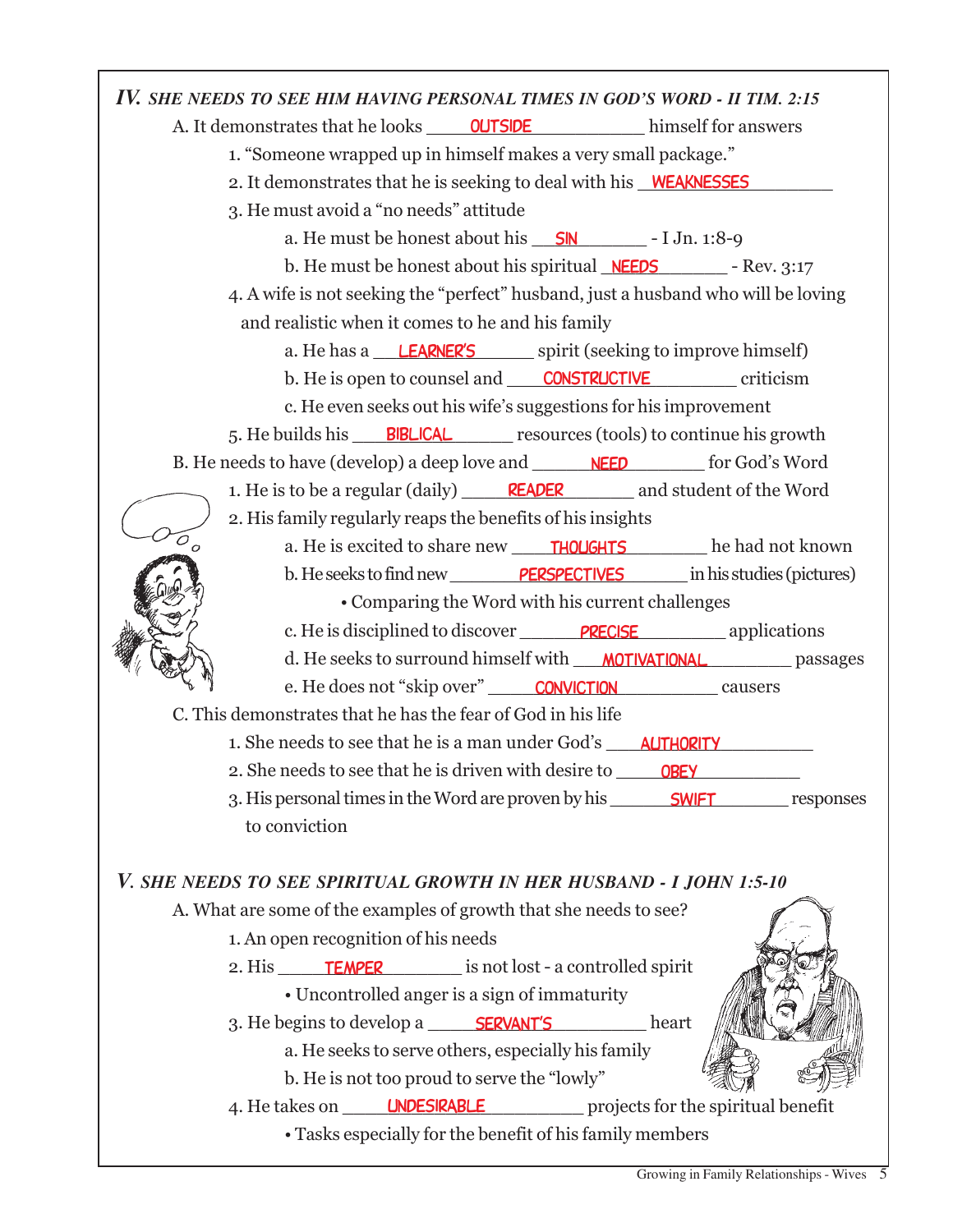5. He handles criticism and challenges \_\_\_\_\_\_\_\_\_\_\_\_\_\_\_\_ humbly 6. He is quick to bring his **PRESSURES** to God (prayer) a. He does not "take them out" on his wife b. He does not "take them out" on his children c. If they are "bottled up" he will **EXPLODE** emotionally 7. He is consistent to judge his own sin (failures) **APPROPRIATELY** a. He does not seek to **EXCUSE** his wrong b. He does not \_\_\_\_\_\_\_\_\_\_\_\_\_\_\_\_ himself over his sin condemn • If so, he may treat his wife accordingly 8. God is a major part of his daily **CONVERSATION** B. Why is this so important to his wife? 1. It gives her hope for his other " **FLAWS** a. She does not worry that they will grow (go undealt with) b. It makes her submission more achievable and **BELIEVEABLE** 2. It enables her to fully trust him and his **MOTIVES** • She knows that he knows that he is seen and known of God 3. It challenges her to **GROW** spiritually 4. He sets the "TREND" or the rest of the family *VI. SHE NEEDS A HIM TO DEMONSTRATE DETAILED GRATEFULNESS - COL. 3:14-15* A. How does he do this? 1. He first makes sure that his **EXPECTATIONS** are realistic / reasonable • When they are unrealistic, it makes gratefulness impossible 2. He makes sure he can **IDENTIFY** with her work a. He needs to "try out" some of her responsibilities b. This will help him form realistic expectations 3. He needs to sincerely compliment her accomplishments 4. He needs to be alert to the "
<u>EXTRAS</u> " she does a. This makes her work more enjoyable b. This will make her want to do more B. Why is this so important to her? 1. She feels cherished when he cherishes her efforts 2. It enables her to **ENJOY** her responsibilities 3. It helps her see the **SIGNIFICANCE** of her efforts • The stronger the purpose, the stronger the resolve! 4. It makes the "frustrations" more bearable • We are willing to **SUFFER** if the goal is deemed worthy 5. It proves to her that he is interested in what she does • A man uninterested in the daily affairs of his family will end up losing his family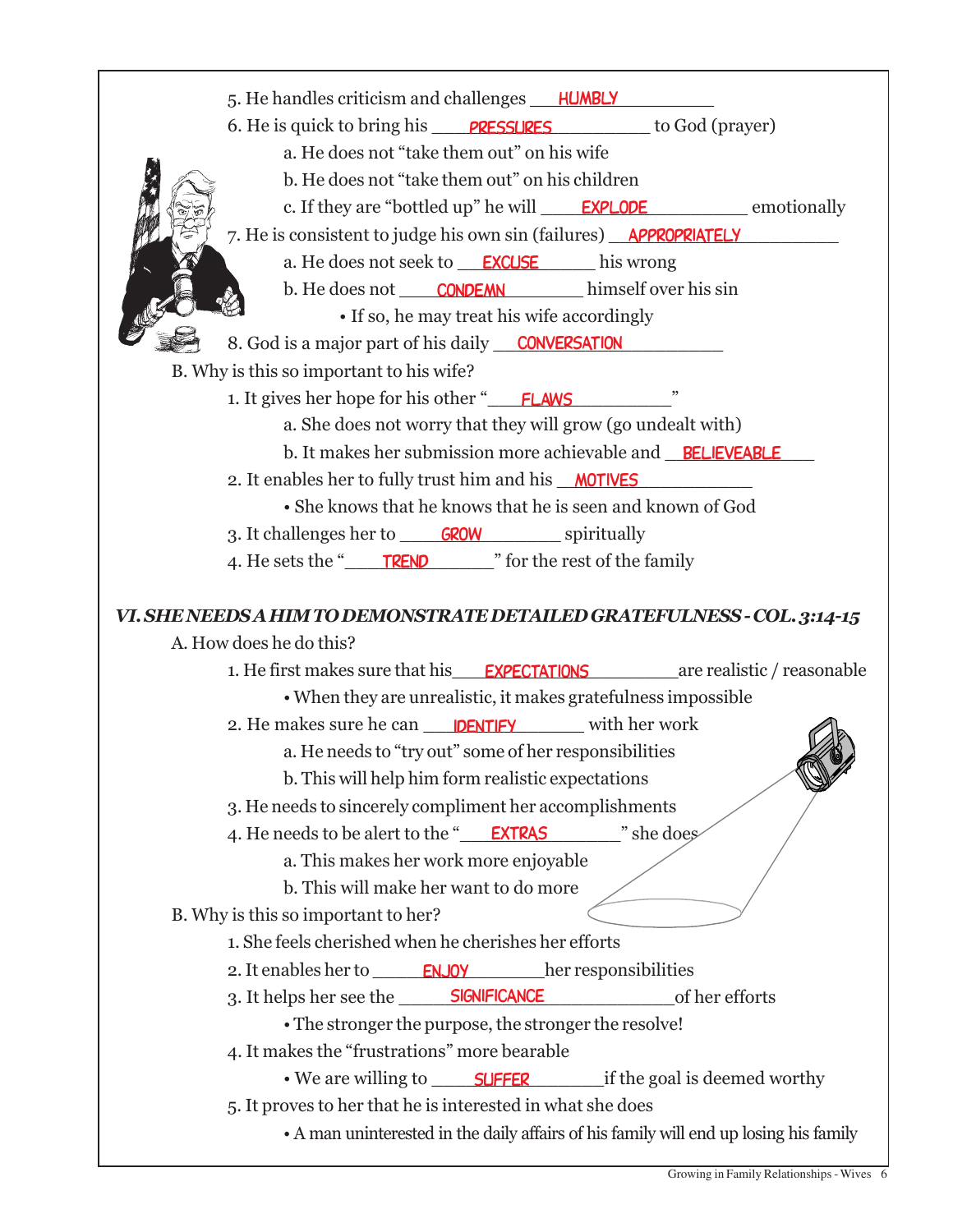|               | C. A Scriptural guideline in expressing praise - Php. 4:8                                 |
|---------------|-------------------------------------------------------------------------------------------|
|               |                                                                                           |
|               | a. When she is able to effectively express her heart                                      |
|               |                                                                                           |
|               | c. When she admits her weaknesses                                                         |
|               | 2. Express gratefulness for her high <u>VALUES</u> - "honest"                             |
|               | a. When she ______ INVESTS _______ her time, money, and efforts in worthy causes          |
|               | b. When she invests in the lives of others                                                |
|               | • Especially in her efforts with the family                                               |
|               | 3. Express gratefulness for her <b>SUBMISSION</b> to God - "just"                         |
|               | a. When she responds well to life's pressures and stresses                                |
|               | b. When she seeks out God's answers to her questions                                      |
|               |                                                                                           |
|               | 4. Express gratefulness for her PURITY                                                    |
|               | a. When she avoids "questionable" areas (possible stumblingblocks)                        |
|               | b. When she studies God's Word on her own                                                 |
|               | c. When she deals appropriately with <u>SIN</u> in her life                               |
|               | 5. Express gratefulness for her useful PRACTICALITY Flovely"                              |
|               | a. When she comes up with creative solutions                                              |
|               | b. New ideas to meet needs more effectively                                               |
|               | 6. Express gratefulness for her "good ______ NAME _________ " - "good report"             |
| $\frac{1}{2}$ | a. When she seeks the support of the <b>REPUTABLE</b> for the family                      |
|               | b. When she directs the children's attention to good examples                             |
|               | VII. SHE NEEDS TO BE RESPECTED AND HONORED IN THE PRESENCE OF OTHERS - I PET. 3:7         |
|               | to show his wife honor<br>A. A husband must PURPOSE                                       |
|               | 1. He needs to demonstrate that he affixes a high value on her                            |
|               | 2. It is not appropriate to publicly point out her "perceived" <b>FAULTS</b>              |
|               | 3. She needs to see that he <b>ENJOYS</b> praising her (achievements / character)         |
|               | B. Great harm is done when the wife is degraded in public                                 |
|               | 1. It clearly communicates the <b>OPPOSITE</b> of cherishing                              |
|               | 2. It communicates the spirit of belittling                                               |
|               |                                                                                           |
|               | 3. What would motivate a husband to do this?                                              |
|               | a. <b>REVENGE</b> example example example example a setting back at her disrespect of him |
|               |                                                                                           |
|               | b. Low self-image - Makes him feel "better" than her<br>c. A guilty CONSCIENCE            |
|               | (1). That he is not fulfilling his spiritual duty                                         |
|               | (2). That her cautions are correct                                                        |
|               | (3). She is a reminder of his failures as a husband                                       |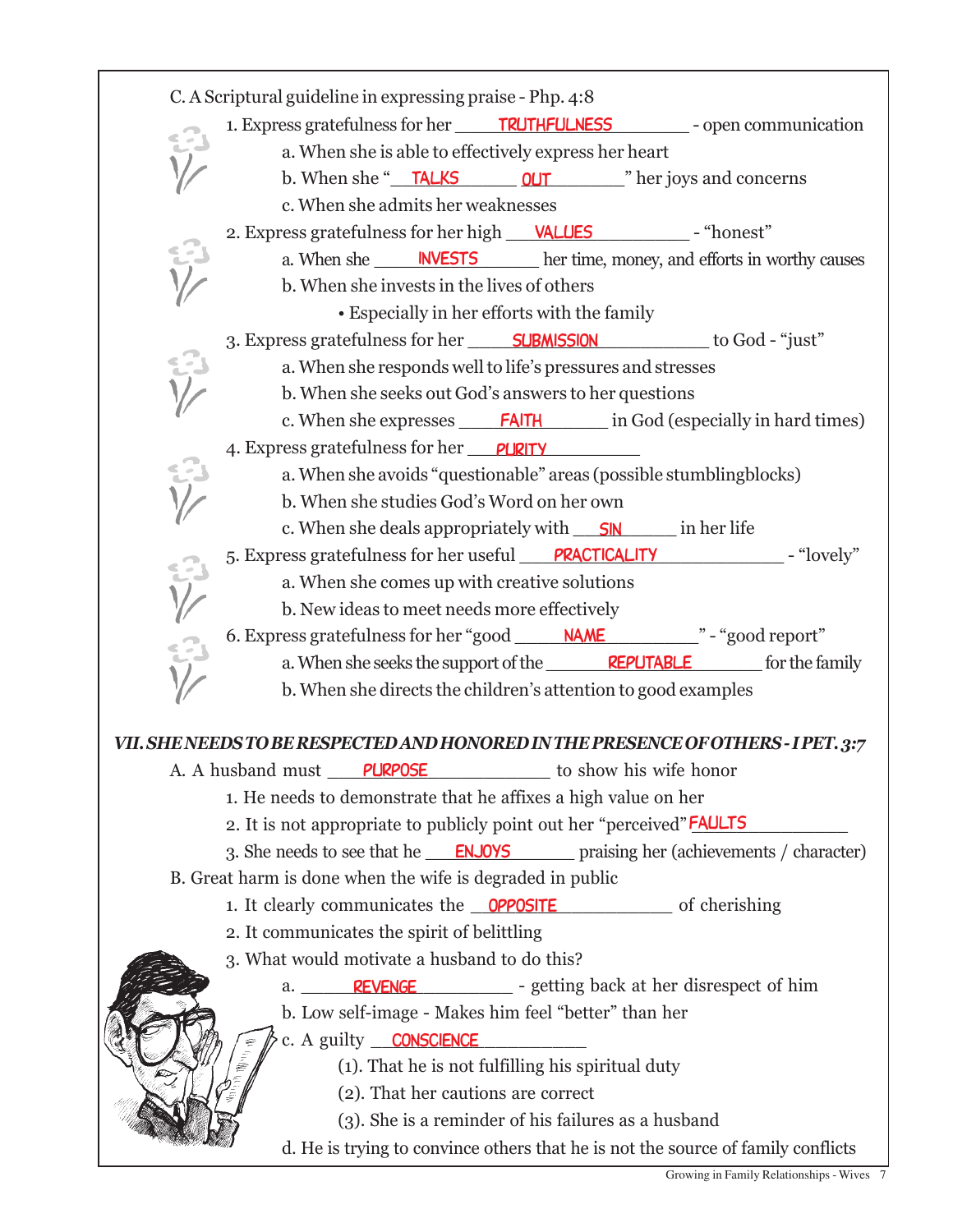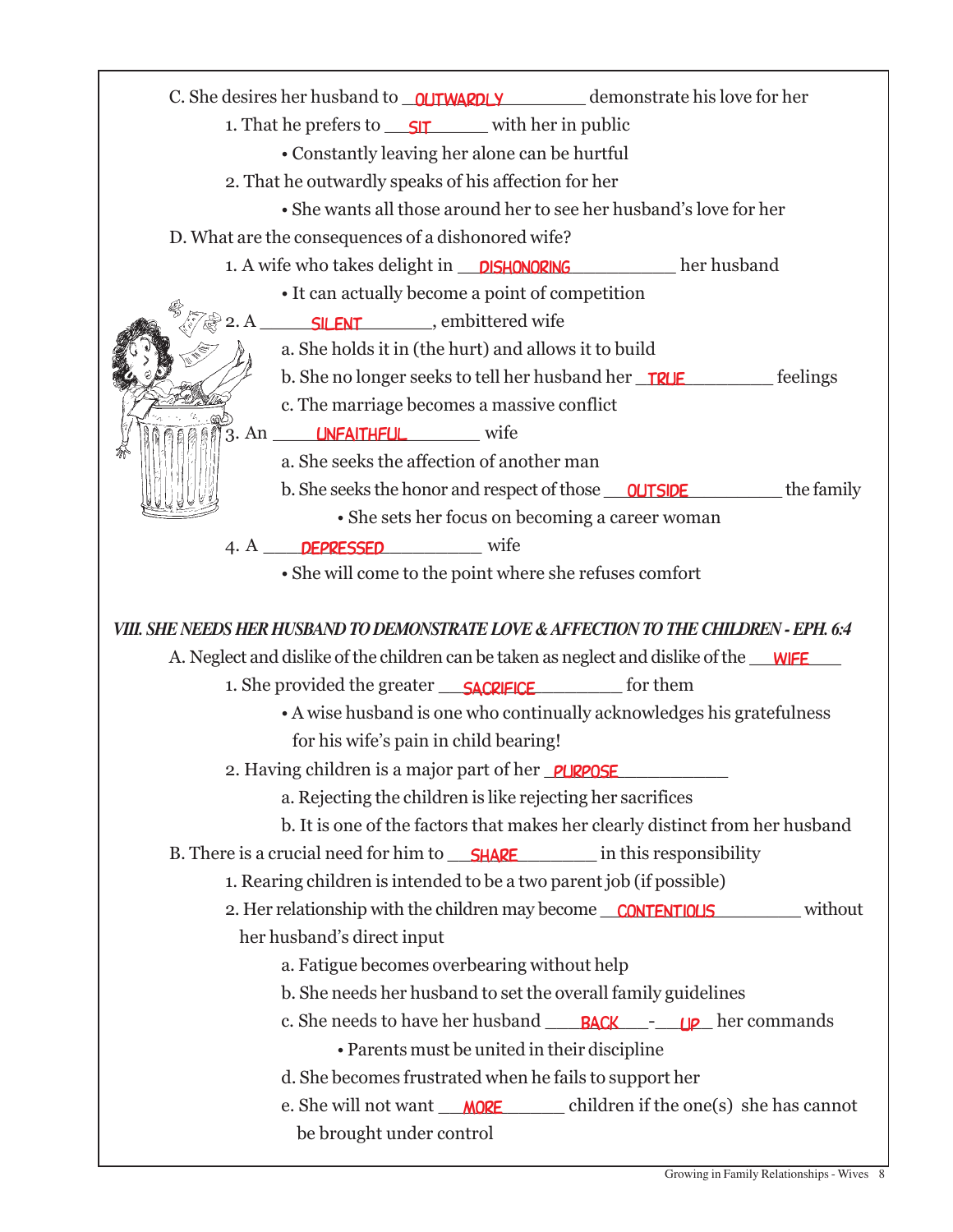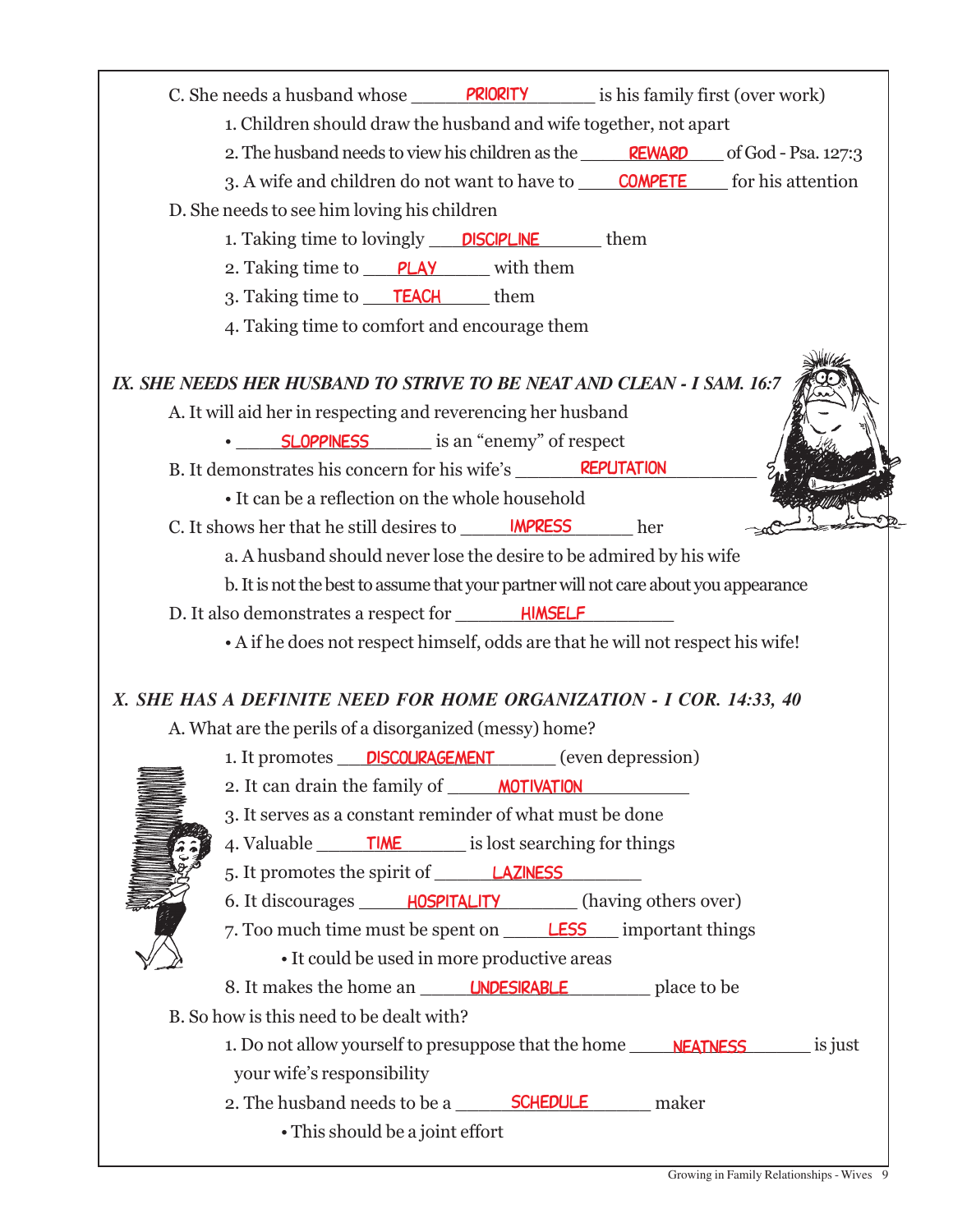| 3. Yes, the husband should assist with the house CLEANING                     |
|-------------------------------------------------------------------------------|
| a. He needs to be alert to set an example                                     |
| b. He needs to make sure that the children are helping                        |
| • Children need to have individual responsibilities                           |
| 4. He needs to demonstrate that he <b>LOVES</b> to be at home                 |
| • Why should the wife bother emphasizing something in which the               |
| husband has very little interest?                                             |
| • An overly critical husband drives the motivation right out of his wife      |
| 5. DELEGATE responsibilities!                                                 |
| • This is especially crucial when the wife must work outside the home         |
|                                                                               |
| XI. SHE NEEDS HER HUSBAND TO ACT AS HER PROTECTOR - JOHN 15:13, EPH. 5:25-30  |
| A. A physical protector                                                       |
|                                                                               |
| 2. Do not _______ MOCK her fears                                              |
| • This may prompt her to look elsewhere for comfort / protection              |
| 3. Stand close to her in CROWDED places                                       |
| 4. Walk on the side of the sidewalk closest to the ROAD                       |
| 5. Hold her hand when she is <b>NERVOUS</b> or a fraid                        |
| <b>B.</b> A mental protector                                                  |
| 1. Be especially sensitive to her needs during _________ <b>HARD</b><br>times |
| 2. Share her <b>GRIEF</b> in sad times                                        |
| 3. Defend her from harmful CRITICISM                                          |
| • She is to be shown preferential treatment!                                  |
| 4. Work to "lift" her up when she is "down"                                   |
| C. A spiritual protector                                                      |
| 1. Remove from the home anything which causes her to " STUMBLE                |
| <b>PRAY</b> for her protection (especially when she can hear)<br>2.           |
|                                                                               |
| • Satan has "grounds" to attack through the husband if he will not deal       |
| with his own personal sins                                                    |
| • A husband who neglects his own spiritual condition is a husband who         |
|                                                                               |
| will neglect his family's spiritual condition                                 |
|                                                                               |
| a. Not guidelines without "reasonable" reasons                                |
| • Often, rules without reason equals REBELLION                                |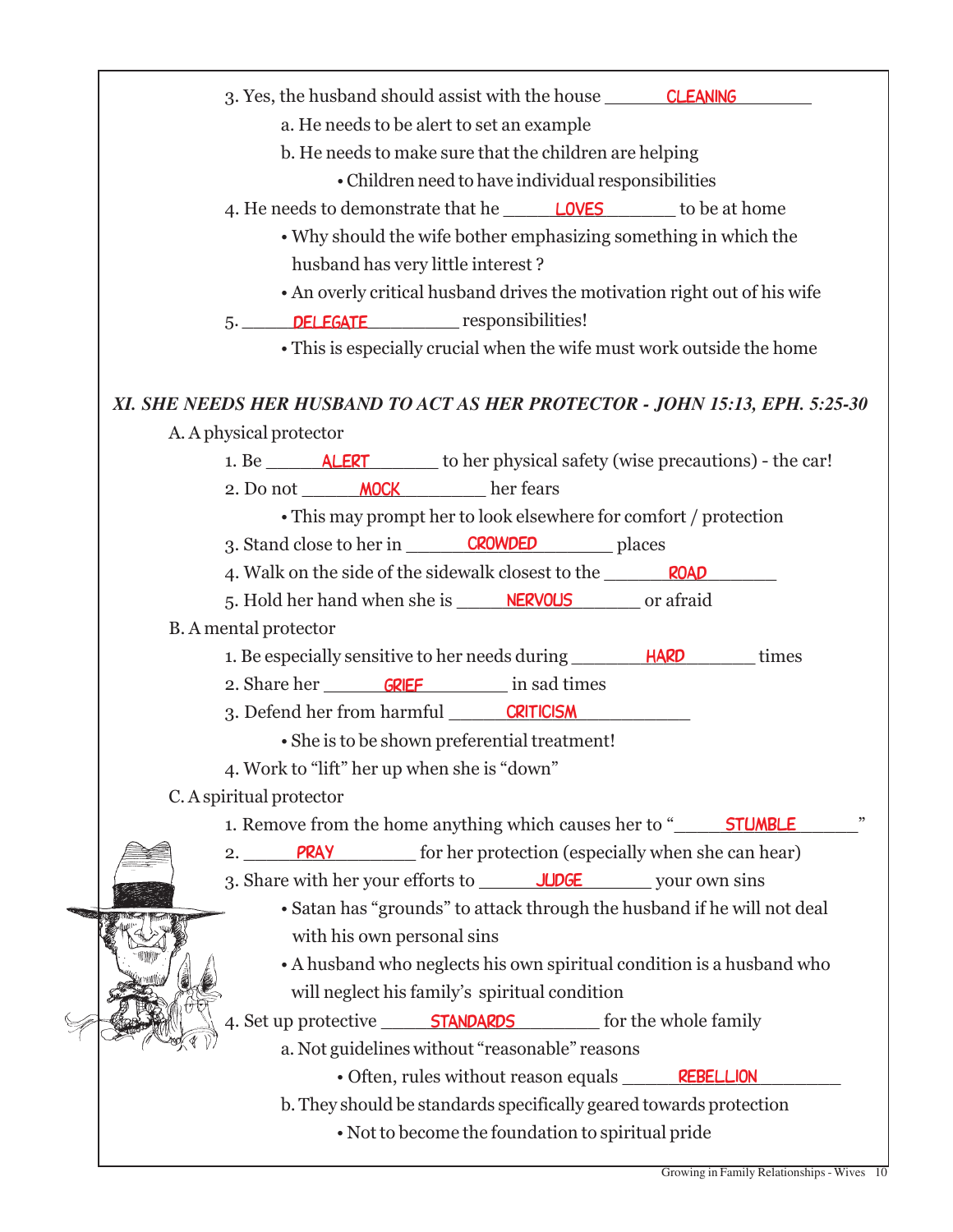| XII, SHE NEEDS HER HUSBAND TO TAKE THE LEADERSHIP IN THE DISCIPLINE OF THE CHILDREN - PRO.3:12 |
|------------------------------------------------------------------------------------------------|
| A. Children have a tendency to "FEAR The father more - Heb. 12:9                               |
| • A man "commands" more respect                                                                |
| B. It will enable the wife to keep the household "under control"                               |
| 1. The absence of discipline is the presence of <b>CHAOS</b>                                   |
| 2. Without discipline (esp. the father) The children become _____ MANIPULATORS                 |
| C. Fathers are needed to provide strong "WALLS"                                                |
| 1. Children will constantly test the boundaries (rules)<br>هي.<br>په                           |
| 2. A father needs to set clear family guidelines                                               |
| 3. A father needs to explain the purpose for the rules                                         |
| 4. A wife lets the children know that she is enforcing the "law" of the father                 |
| D. A father needs a controlled <b>SPIRIT</b> in discipline (not losing temper)                 |
| • An angry hand is apt to miss the mark                                                        |
| E. It teaches the children proper levels of ______ AUTHORITY                                   |
| 1. The children are to follow the rules of the parents                                         |
| 2. The wife follows the guidelines of her <b>LOVING</b> husband                                |
| 3. The husband follows the instructions of God's Word                                          |
| F. A man is more apt to <b>FORCE</b> children to take their responsibility                     |
|                                                                                                |
| • Men often like to "shy away" from these types of responsibility                              |
| H. It keeps before the father the spiritual <b>CONDITION</b> of the family                     |
| 1. "Breakdowns" in the family will often point-out his own failures                            |
| 2. It reveals "holes" in his protective shelter for his family                                 |
|                                                                                                |
| <b>PROTECT</b> the mother from the children<br>I. It can even                                  |
|                                                                                                |
| XIII. SHE NEEDS TO KNOW THAT SHE MEETS HIS NEEDS THAT NO OTHER WOMAN COULD - MT. 5:28          |
| A. A woman has a fear of being <b>REPLACED</b> (realistic jealousy)                            |
|                                                                                                |
| 2. She does not want her husband to have uncontrolled thoughts                                 |
| 3. She does not want him to be overly fascinated with other women                              |
| B. He needs to reaffirm to her that her <b>UNIQUENESS</b> is customized just for him           |
| 1. Her strengths are needed to strengthen his weaknesses                                       |
| 2. He needs her <b>PERSPECTIVE</b> to form right decisions and responses                       |
| C. She needs to know that she is <b>ATTRACTIVE</b> to her husband                              |
| 1. Thus, he has no needs to look elsewhere                                                     |
| 2. She has a need to be touched affectionately by her husband                                  |
| • With an affectionate motive!                                                                 |

Г

T.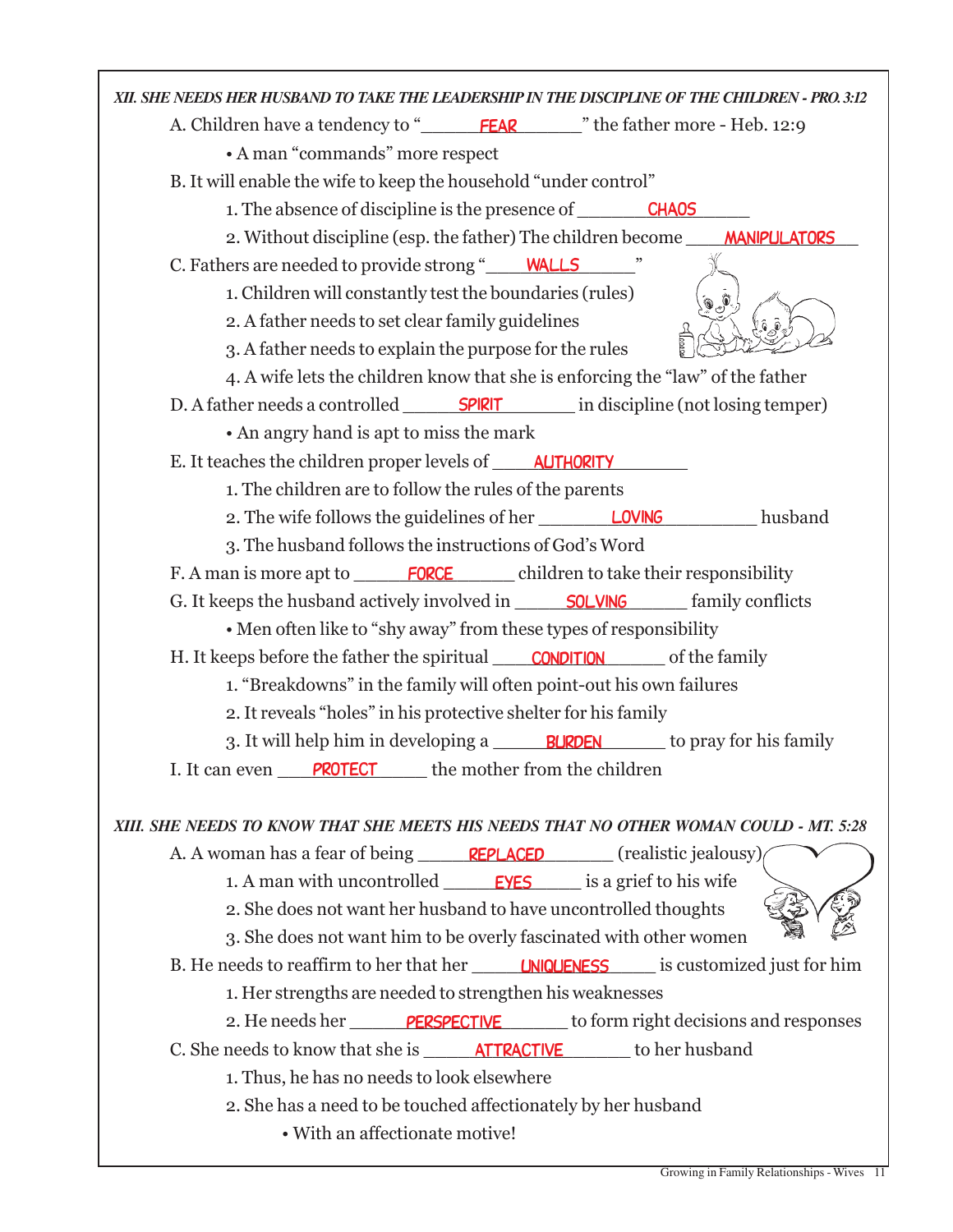D. He needs to regularly recount how God brought them together

- 1. This reaffirms to her his **ASSURANCE** of their union
- 2. It is devastating to a wife if she feels that her husband questions God's will in their marriage
	- To do this is to put the marriage on the same level as sin
	- To do this is like pronouncing the marriage to be a mistake
	- Marriage is much more than mere mutual love...



q It is a **DAILY** surrendering of myself to the needs of my spouse

E. Children (especially daughters) are alert to their father's <u>FYES</u>

*XIV. SHE NEEDS TO KNOW HE IS AWARE OF HER EVEN WHEN THINKING ON OTHER THINGS*

A. Again, this concept is in light of I Peter 3:7 (A part of showing honor)

• It is common knowledge that we give attention to that which is important

B. His attention to her, especially when **BUSY** communicates her importance!

C. EYE contact is important, especially in crowds (why?)

1. It reaffirms that he always realizes that they are a **TEAM** 

- 2. It reaffirms his enjoyment of **\_\_\_\_\_\_\_\_\_\_\_\_\_\_\_\_\_\_\_\_** experiences with her
- D. It demonstrates his **PROTECTIVE** spirit towards her I Tim. 3:2 (vigilant)
	- He is alert to see if she is uncomfortable
	- He seeks to assist if it is at all possible (knight in shining armor!)

E. It demonstrates that she is "above all else" he does!

- 1. Many men would be quick to try to point out that this is true except putting her above God's will for their lives
- 2. It must be remembered that his responsibility to his wife involves a major portion of his obedience to God's will for his life!

### *XV. SHE NEEDS HER HUSBAND TO INVEST TO EXPAND & FULFILL HER WORLD - EPH. 5:25*

### A. How does he invest?

1. Use his personal resources in aiding her in meeting her personal goals

- 2. As best as you can, don't have "
HIS & HERS "
designations of property • Remember saying "...I bestow all my earthly goods..."?
- 3. Give her much of your **TIME** in doing things for her
- 4. Make personal **SACRIFICES** to meet a need or even a desire of hers
	- a. She feels most cherished when he is willing to sacrifice for her
		- b. Never, never hold your "sacrifices" against her
- 5. Put her goals on an equal plane as your own
	- a. Wives, goals need to be realistic and not harmful to the family
	- b. Husbands need to be loving protectors (not judgemental)
- B. He needs to take interest in her world as he desires her to be interested in his

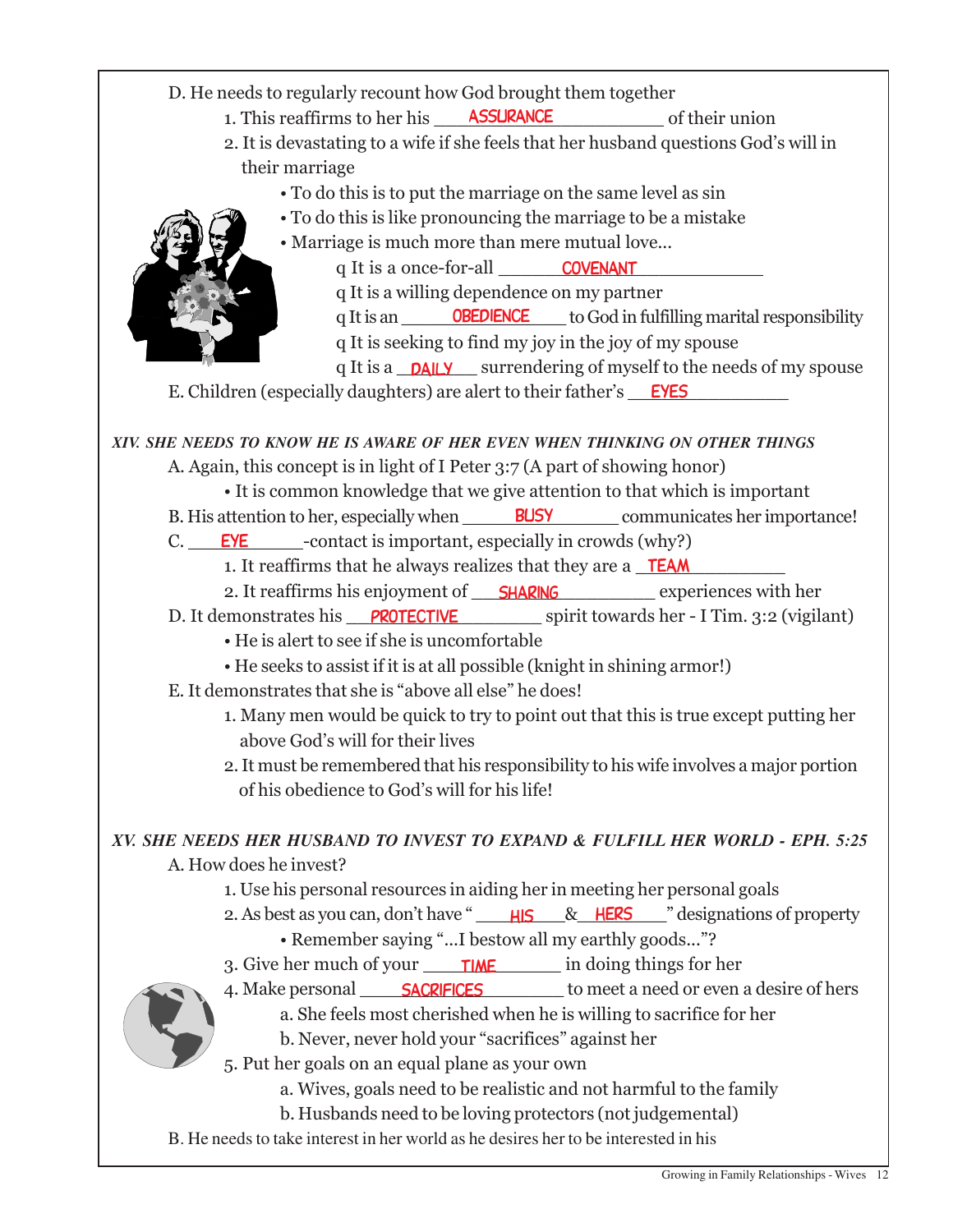## *15 POINTS OF COUNSEL TO <sup>A</sup> WIFE*

| <b>I. A HUSBAND DESIRES HIS WIFE HONOR AND RESPECT HIM - EPH. 5:33</b>                    |
|-------------------------------------------------------------------------------------------|
| A. A man desires respect and reverence from his wife even more than love                  |
| 1. He may evaluate honor as the best way for her to <b>DEMONSTRATE</b><br>love            |
| 2. A man often finds his <b>SELF-WORTH</b> in what he perceives others                    |
| think of him                                                                              |
| a. This area is very important to a man                                                   |
| b. A supportive family can make a very contented husband / father                         |
| B. How does he desire to be "reverenced"?                                                 |
| 1. To have his wife take <b>CAUTIOUS</b> approaches to his failures                       |
| a. A man reacts to a wife with a proud / aggressive spirit                                |
| b. A man reacts to being treated as a <b>CHILD</b>                                        |
| 2. He desires to have a wife who trusts him                                               |
| a. A man does not like to be <b>QUESTIONED</b> on all his decisions                       |
| b. A man loses <u>NTEREST</u> when he feels he cannot earn trust                          |
| 3. He wants his efforts to PLEASE his wife to be gratefully noticed                       |
| 4. He desires his wife and family to seek his <b>COUNSEL</b> and to act on it             |
|                                                                                           |
| them from his perspective                                                                 |
| 6. He loves for his wife to compliment him to others                                      |
| a. A man greatly dislikes his wife to <b>BELITTLE</b> him in public                       |
| • Remember, he finds much of his self-worth in perceived reputation                       |
| b. A husband loves a wife who "BRAGS" about him                                           |
| (1). This clearly communicates her "reverence" of him                                     |
| (2). A man is "turned-off" when his wife respects other men more                          |
| than himself!                                                                             |
| (3). Men desire wives who value their leadership                                          |
|                                                                                           |
| II. A HUSBAND NEEDS TO HAVE HIS WIFE COME TO HIM FOR LEADERSHIP - EPH. 5:22-24            |
| A. A man has a natural, God-given desire to be the leader in his home                     |
| 1. A man "not allowed" to lead will soon become <b>UNINTERESTED</b>                       |
| a. It will remind him of his inability to gain respect                                    |
| b. He will soon come to fear stirring up conflict with his wife                           |
| 2. Much of a man's <b>PURPOSE</b> in life is found in leading his family                  |
| a. He is frustrated with a wife who competes for the authority                            |
|                                                                                           |
| B. Men who do not feel that they lead their families are apt to relinquish responsibility |
| 1. A man is most often more motivated by PRESSURE                                         |
| 2. Without this motivation he may allow his <b>FOCUS</b> to wander                        |
| C. A man is motivated to right choices knowing he is responsible for his family           |
| 1. He needs this type of <b>ACCOUNTABILITY</b>                                            |
| 2. A discerning wife will allow him to accept this responsibility                         |
| 3. A discerning wife will realize her husband is motivated to be a cautious protector     |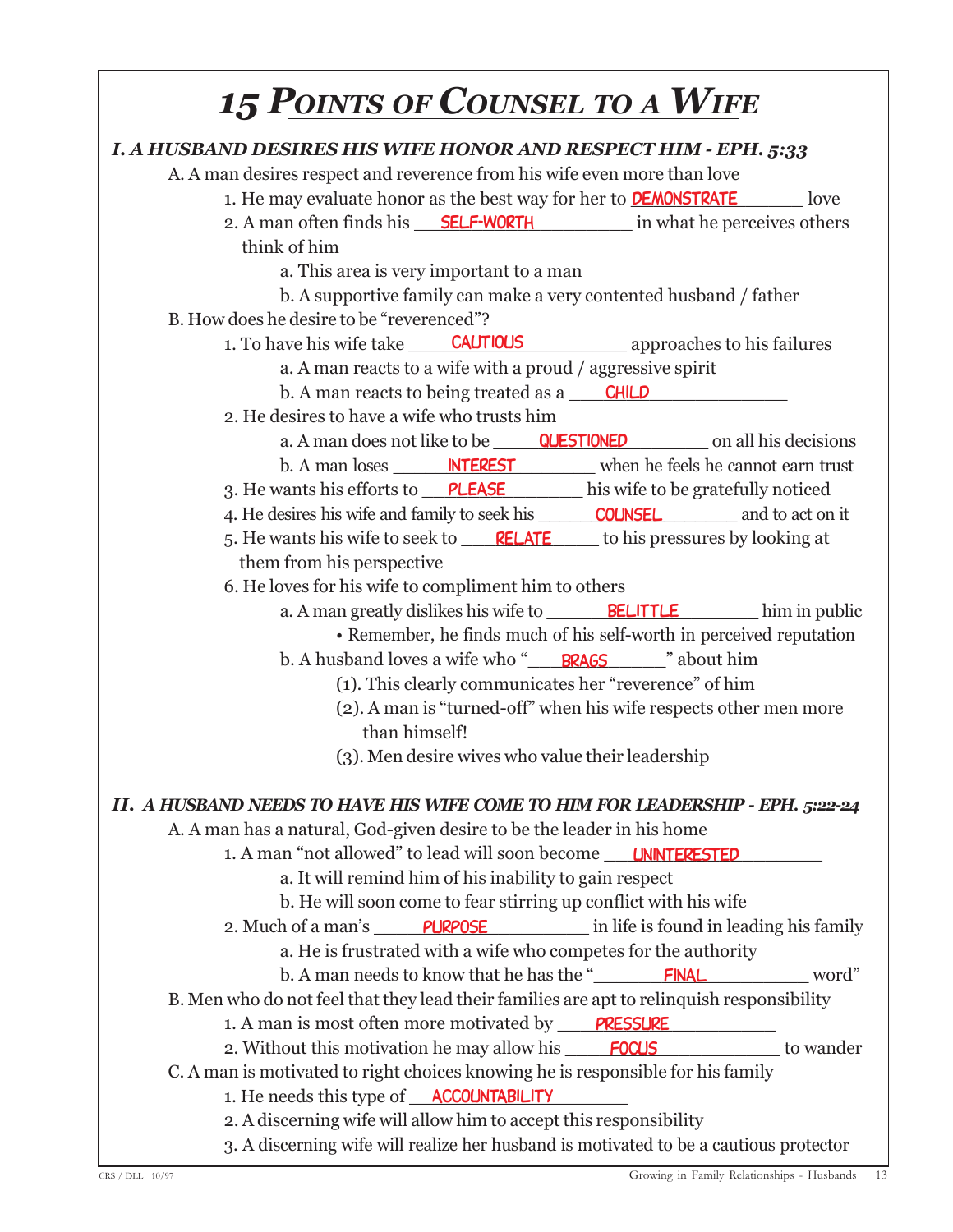| D. A man will resent when he is forced to compete for the leadership in the family                                           |
|------------------------------------------------------------------------------------------------------------------------------|
| 1. He should not have to compete with the WIFE                                                                               |
| 2. He should not have to compete with the CHILDREN                                                                           |
| 3. He should not have to compete with another PERSON                                                                         |
| E. He needs his family to come to him for answers                                                                            |
| 1. He is motivated knowing his family is seeking his spiritual leadership                                                    |
| 2. He is motivated knowing the family looks to him for answers                                                               |
| F. A man loves to know his family is looking to him for <u>PROTECTION</u>                                                    |
| G. A husband needs a submissive wife - I Pet. 3:1-6                                                                          |
| 1. It can be a $\Box$ TOOL to "turn-around" a disobedient husband - vs.                                                      |
| 2. It is a big part of demonstrating her inward CHARACTER - vs. 3-4                                                          |
| 3. It is literally an act of <b>FAITH</b> on her part to be "under" her husband                                              |
| a. The key for her is the "meek and quiet spirit"                                                                            |
| b. This is gentle, cautious responsiveness                                                                                   |
| 4. Don't allow your responses to be dominated by <b>FEARS</b> - vs. 6                                                        |
| H. If his decision is wrong, never, never "rub it in"                                                                        |
| 1. Many wives, when their husbands disagree with them become anxious to                                                      |
| point out any error or negative consequences in his decision                                                                 |
| 2. This is a "guaranteed <b>RIFT</b> etween the couple!                                                                      |
|                                                                                                                              |
| III. HENEEDS HIS WIFE TO DEMONSTRATE DETAILED GRATEFULNESS - COL. 3:14-15                                                    |
| A. How does she do this?                                                                                                     |
| 1. She must first make sure that her <b>EXPECTATIONS</b> are realistic                                                       |
|                                                                                                                              |
| a. A man is quick to "give-up" if he doesn't feel he can "keep-up"                                                           |
| b. A man is driven with the desire to please his wife                                                                        |
| (1). He wants his wife to be $\blacksquare$ <b>IMPRESSED</b><br>with him                                                     |
| (2). He will naturally look to those who notice his efforts                                                                  |
| 2. She needs to acknowledge the <b>PRESSURES</b> he faces for her / family                                                   |
| a. This enable him to appreciate them more!                                                                                  |
| b. It gives him further <b>MOTIVATION</b> to labor for his family                                                            |
| 3. Take <b>CAREFUL</b> notice of his efforts to please                                                                       |
| a. Don't allow yourself to criticize his attempts                                                                            |
| b. In this case, the thought truly should count!                                                                             |
| B. A happy husband is a husband who knows he pleases his wife                                                                |
| 1. After marriage is not the time to play "hard to get"                                                                      |
| 2. A man will cherish a wife who is a <u>REMINDER</u> of his success                                                         |
| 3. A discontented wife is a " BLOT  " to her husband                                                                         |
|                                                                                                                              |
|                                                                                                                              |
| "Submitting pourselves one to another in the Sear of Sod. Wrives, submit                                                     |
| pourselves unto pour own husbands, as unto the $\mathcal Q$ ord. $\bigcirc$ for the husband is the head of the wife, even as |
| Fhrist is the head of the Fhurch: and he is the Saviour of the Sody. Cherefore as the Fhurch is                              |
| subject unto Ghrist, so let the wives be to their own husbands in every thing."                                              |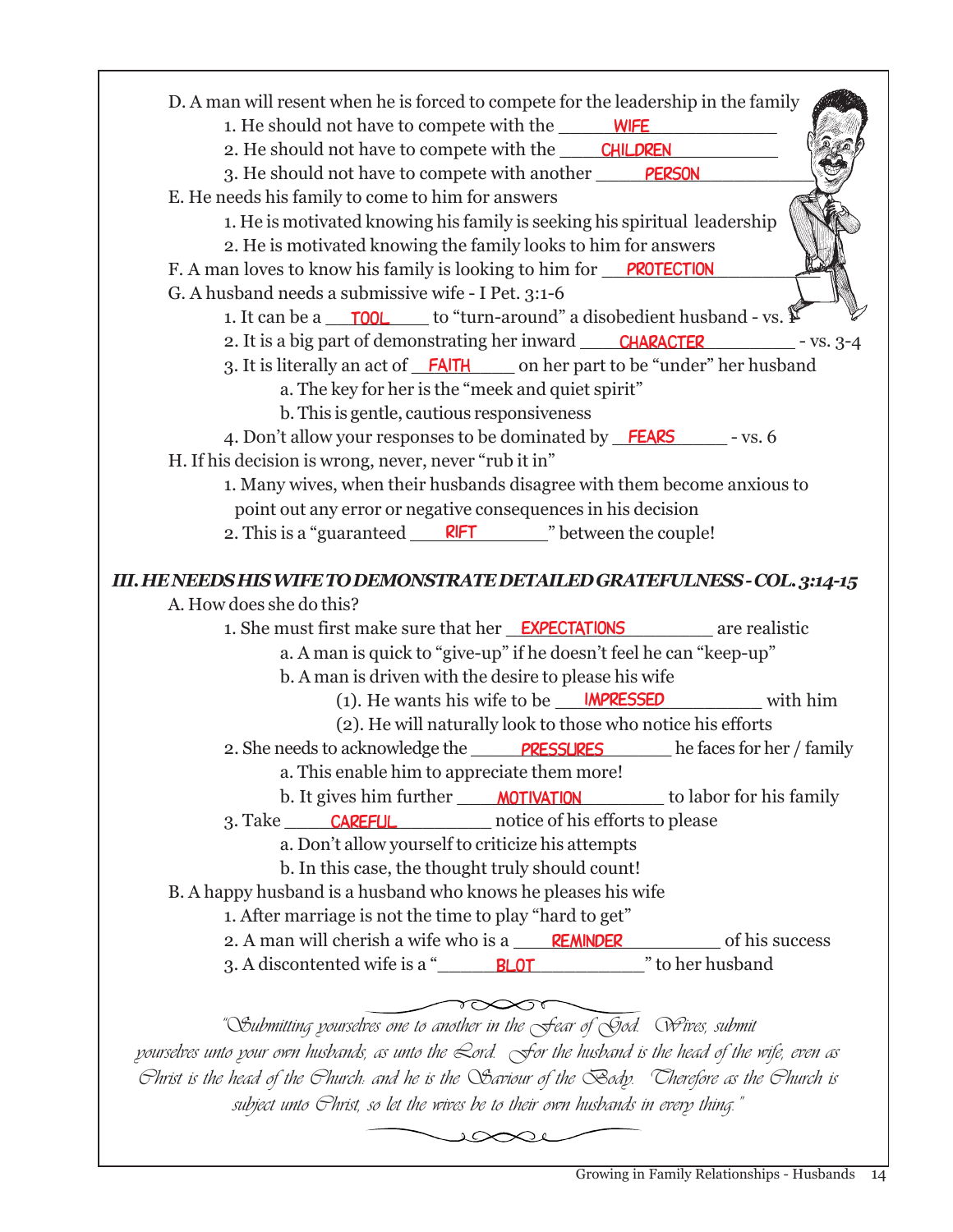#### *IV. A HUSBAND DESPERATELY NEEDS A CONTENTED WIFE - PHP. 4:11* A. Again, she needs to form *\_\_\_\_\_\_\_\_\_\_\_\_\_\_\_\_\_\_\_\_\_\_\_\_\_\_\_\_\_* expectations 1. He needs to know <u>SURE</u> ways to please his wife 2. He will be overrun with frustration if he cannot discern this B. He may judge the <u>success</u> of their marriage by how "happy" his wife **is** 1. He does not want to "invest" in a  $\sqrt{255}$  cause 2. She needs to form <u>OPTIMISTIC</u> views of their conflicts (faith) C. A wife who refuses to be contented will likely \_\_\_\_\_\_\_\_\_\_\_\_\_\_\_\_\_\_\_\_\_\_ her husband 1. Don't hold his past failure continually against him 2. Give him " ROOM The please you 3. A wife who will not deal with discontentment will be discontented with God 4. If she sees no good in him at all, odds are she is a big part of the problem D. How does she deal with discontentment? - I Tim. 6:6 1. Make sure she knows exactly what she is displeased about • Is it **EMOTIONALLY** motivated? 2. Make it a point to praise her husband in **SPECIFIC** areas daily 3. Give her expectations and her HUSBAND to God daily 4. Openly confess to her husband her wrong in allowing discontentment 5. Begin scriptural **MEDITATION** on contentment passages *V. A HUSBAND DESIRES FREQUENT "LITTLE SURPRISES" - PRO. 8:12* A. Why is this important? 1. It keeps the marriage **INTERESTING** (variety is the "spice" of life) 2. It will aid in the fight against **BOREDOM** a. An idle mind truly is the "devils playground" b. It gives him an excited interest in the marriage c. A man is often more "given" to **EXCITEMENT** than his wife 3. It encourages him more to invest in his family B. What are some basic ideas of "little surprises?" 1. Special MEALS (candlelight, all his favorites, etc...) 2. " **ADMIRATION** "
" notes from his wife 3. Develop ways to contribute to a hobby of his 4. "
FREE time" just for him (he can do just the things he wants to do) 5. Behind the scenes sessions of "\_\_\_\_\_\_\_\_\_\_\_-\_\_\_\_" your husband! building up 6. Surprise <u>GIFTS</u> (spending your money on him) 7. Breakfast in bed 8. Shoulder rubs, neck rubs, etc... *VI. A HUSBAND PERIODICALLY NEEDS TIME ALONE - MAT. 14:23, JN. 6:15* A. A man has times when he just likes to be by himself 1. It is a time to "commune" with himself - Ps. 77:6 2. A man will often be more introspective when alone 3. It helps him face the PRESSURES he must B. It can be used as periodic " **ESCAPES** " 1. It should not take up a majority of his time 2. He needs to know, though, that he can get away  $C$ . The wife should not 1. Often, wives cannot relate to this desire 2. He may become irritable and pressured if he cannot have this time **RESENT** this desire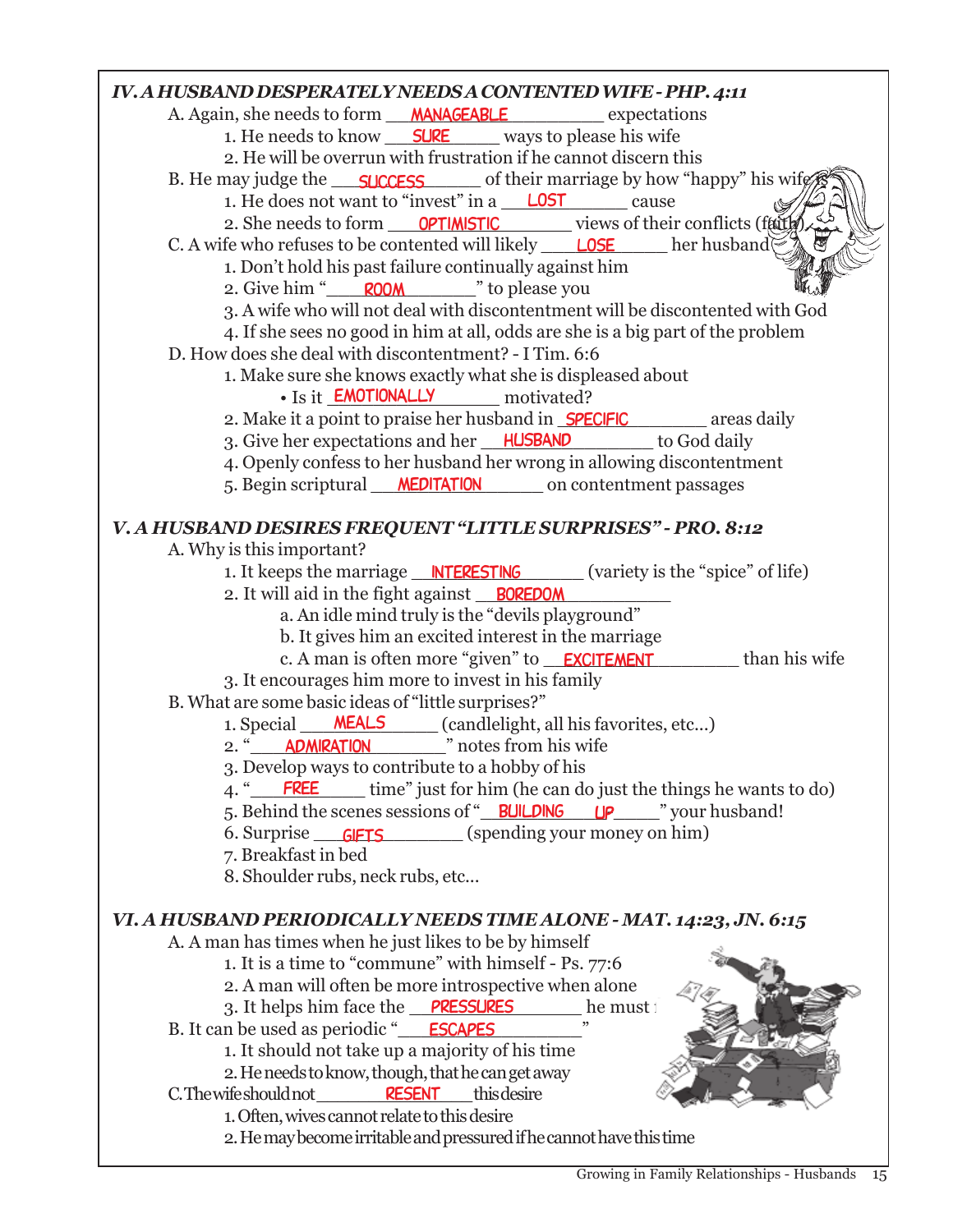### *VII. HE NEEDS A FINANCIALLY RESPONSIBLE WIFE - PRO. 10:4* A. In most cases the husband should be responsible for the family finances 1. He **NEEDS** this responsibility a. It is a constant reminder for him to provide for his family b. It should remind him, also, to provide for his family in all areas c. Financial conflicts will often reveal character or spiritual problems 2. He is better **EQUIPPED** for this type of pressure • He is the one to whom the responsibility is given - I Tim. 5:8 3. A few "may be" scenarios a. The husband may be better at mathematics and financial dealings b. He may be better at warding off sales **PRESSURE** c. He is most often the main wage earner • He may tend to value it more because of this B. A financially irresponsible wife communicates several ideas 1. That she is **LINCONCERNED** about adding to his pressure 2. That she does not **RESPECT** his financial leadership 3. That she values "\_\_\_\_\_\_\_\_\_\_\_\_\_\_" more than her husband things 4. That she should have more <u>CONTROL</u> over the family concerns C. Money / finances are constant conflict makers in marriages 1. Mismanaged funds automatically create pressure 2. If the decision making is not structured, CHAOS ensues a. The wife needs to be submissive even with the finances b. She shows irreverence when she challenges for **CONTROL** of the finances D. This does not mean "
<u>BLIND</u> " submission 1. She still needs to **HUMBLY** share her cautions 2. She needs to assist with the financial planning E. A husband cherishes a "thrifty" wife 1. A wife who manages her financial responsibility CAUTIOUSLY a. She is good at "weeding out" waste b. She is not given to extravagance - covetousness c. Allow him to be extravagant with you 2. She strives to make **BEST** use of what they already have • She is resourceful to make things last 3. She seeks to make the home a **PROFITABLE** place - Pro. 31 a. This is one of the dangers of modern feminism • The home is no longer her first priority b. The home is perfectly **CUSTOMIZED** for their family • It is not designed to "compete" with other households F. **COMMUNICATION** is the key! 1. This is the most crucial aspect of any relationship 2. Fights over finances often result from a lack of open discussion a. This is the importance of financial planning together b. It needs to be a topic that can be discussed **LOVINGLY**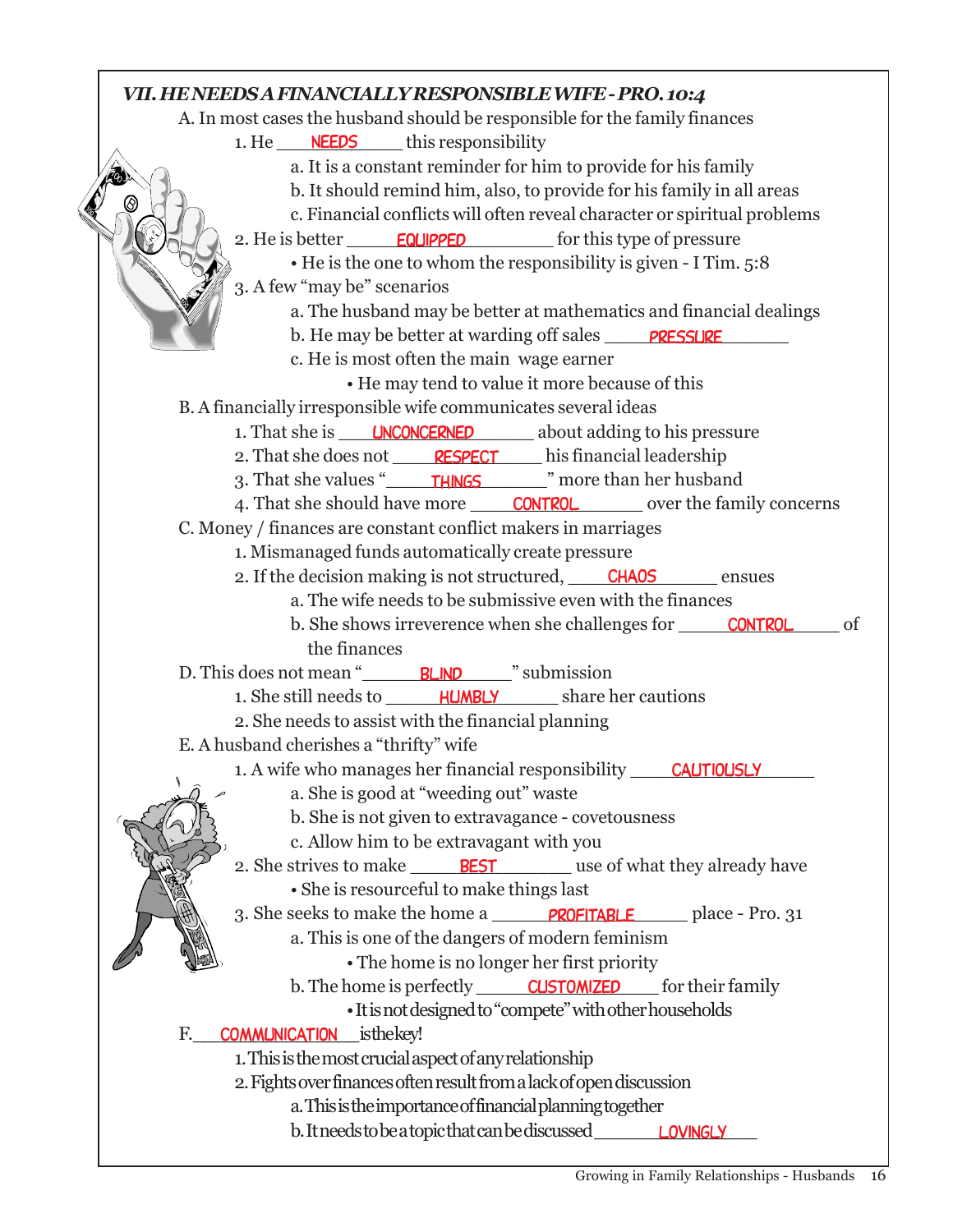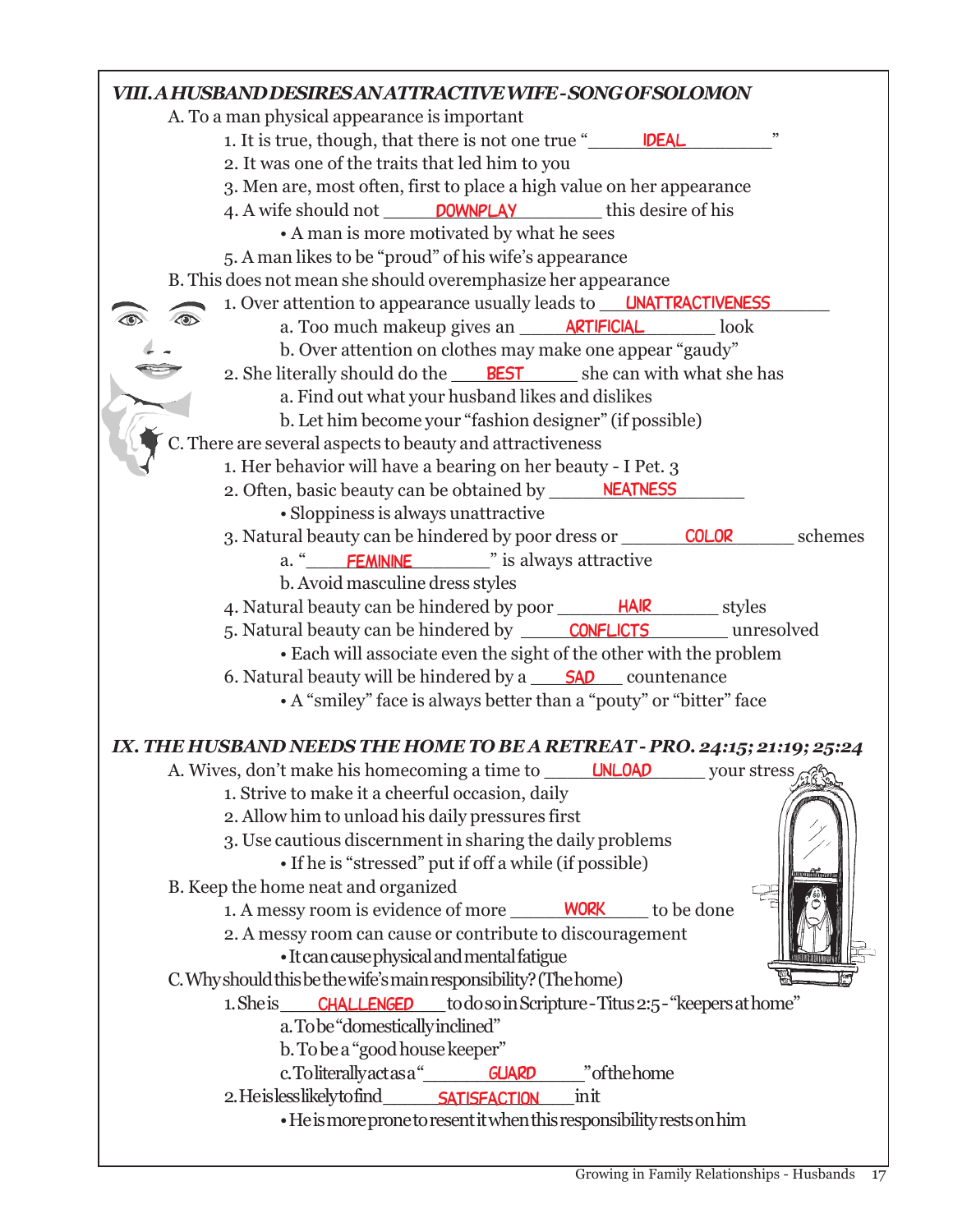| 3. It is God's ideal picture of a woman - Pro. 31<br>a. She is to $\qquad$ DELIGHT $\qquad$ in her work - vs. 13<br>b. She organizes the <b>PRACTICAL</b> needs of the home - vs. 14<br>c. She PLANS ahead - vs. 18 (lamp goeth not out)<br>d. She is considerate of those in need - vs. 20<br>e. Her <b>ACTIONS</b> lead her husband to more honor before others - vs. 23<br>4. There is a modern trend to discourage women from homemaking<br>a. FAIRY TALES picture women whose ideal is luxury<br>b. It was a "punishment" for a woman to have to do the "chores"<br>c. Cinderella was "RESCUED" rom a life of housework<br>d. Sleeping Beauty was hurt because of the lowly task of sewing<br>e. Disney's Beauty & the Beast, she's seeking more than a "provincial life"<br>5. There must be a constant battle to keep a correct focus on responsibilities! |
|-------------------------------------------------------------------------------------------------------------------------------------------------------------------------------------------------------------------------------------------------------------------------------------------------------------------------------------------------------------------------------------------------------------------------------------------------------------------------------------------------------------------------------------------------------------------------------------------------------------------------------------------------------------------------------------------------------------------------------------------------------------------------------------------------------------------------------------------------------------------|
| X.AHUSBAND NEEDSA WIFE WHOSE LOYALTY IS TO THE HOME FIRST - TITUS 2:5                                                                                                                                                                                                                                                                                                                                                                                                                                                                                                                                                                                                                                                                                                                                                                                             |
| <u>and</u> and the<br>A. That she would act as the home " UNFIER                                                                                                                                                                                                                                                                                                                                                                                                                                                                                                                                                                                                                                                                                                                                                                                                  |
| 1. Seeking to keep the home operations smoothly                                                                                                                                                                                                                                                                                                                                                                                                                                                                                                                                                                                                                                                                                                                                                                                                                   |
| 2. That she would take the home <b>SUCCESS</b> as seriously as he does his vocation                                                                                                                                                                                                                                                                                                                                                                                                                                                                                                                                                                                                                                                                                                                                                                               |
| 3. That she would keep him well informed as to the condition of the family on                                                                                                                                                                                                                                                                                                                                                                                                                                                                                                                                                                                                                                                                                                                                                                                     |
| a day-by-day basis                                                                                                                                                                                                                                                                                                                                                                                                                                                                                                                                                                                                                                                                                                                                                                                                                                                |
| B. That she is more <b>DEDICATED</b> to the home                                                                                                                                                                                                                                                                                                                                                                                                                                                                                                                                                                                                                                                                                                                                                                                                                  |
| 1. Her home / family come before her FRIENDS                                                                                                                                                                                                                                                                                                                                                                                                                                                                                                                                                                                                                                                                                                                                                                                                                      |
| 2. Her home / family come before her _____ JOB ____ (if outside the home)                                                                                                                                                                                                                                                                                                                                                                                                                                                                                                                                                                                                                                                                                                                                                                                         |
| C. Why is this so significant?                                                                                                                                                                                                                                                                                                                                                                                                                                                                                                                                                                                                                                                                                                                                                                                                                                    |
| 1. He desires to live (give) his life for an honorable cause<br>a. If his own wife finds little interest in it, why sacrifice for it?                                                                                                                                                                                                                                                                                                                                                                                                                                                                                                                                                                                                                                                                                                                             |
|                                                                                                                                                                                                                                                                                                                                                                                                                                                                                                                                                                                                                                                                                                                                                                                                                                                                   |
| 2. The wife / mother is more naturally inclined to be a "nurturer"                                                                                                                                                                                                                                                                                                                                                                                                                                                                                                                                                                                                                                                                                                                                                                                                |
| a. Without her influence, the family will lack in nurturing                                                                                                                                                                                                                                                                                                                                                                                                                                                                                                                                                                                                                                                                                                                                                                                                       |
| b. What is nurturing?                                                                                                                                                                                                                                                                                                                                                                                                                                                                                                                                                                                                                                                                                                                                                                                                                                             |
| (1).<br><b>EDUCATION</b><br>- Teaching life values and responses                                                                                                                                                                                                                                                                                                                                                                                                                                                                                                                                                                                                                                                                                                                                                                                                  |
| NOURISHING<br>- Proper eating habits<br>(2).                                                                                                                                                                                                                                                                                                                                                                                                                                                                                                                                                                                                                                                                                                                                                                                                                      |
| <b>CHERISHING</b> - Comfort and encouragement<br>$(3).$ $\_\_$                                                                                                                                                                                                                                                                                                                                                                                                                                                                                                                                                                                                                                                                                                                                                                                                    |
| <b>REARING</b> - Detailed discipline (small areas)<br>(4).                                                                                                                                                                                                                                                                                                                                                                                                                                                                                                                                                                                                                                                                                                                                                                                                        |
| <b>PROTECTION</b> - Detailed cautions of dangers<br>(5).                                                                                                                                                                                                                                                                                                                                                                                                                                                                                                                                                                                                                                                                                                                                                                                                          |
| 3. It will be the greatest contribution to the success of the family!                                                                                                                                                                                                                                                                                                                                                                                                                                                                                                                                                                                                                                                                                                                                                                                             |
| 4. Daily home operations rest mainly on the wife / mother                                                                                                                                                                                                                                                                                                                                                                                                                                                                                                                                                                                                                                                                                                                                                                                                         |
| D. Modern feminism BELITTLES home responsibilities                                                                                                                                                                                                                                                                                                                                                                                                                                                                                                                                                                                                                                                                                                                                                                                                                |
| 1. There is no greater responsibility than the influencing of your children!!                                                                                                                                                                                                                                                                                                                                                                                                                                                                                                                                                                                                                                                                                                                                                                                     |
| a. Many want to delegate this to the <b>TEACHERS</b><br>/ schools                                                                                                                                                                                                                                                                                                                                                                                                                                                                                                                                                                                                                                                                                                                                                                                                 |
| b. Many want to delegate this to the <b>CHURCH</b>                                                                                                                                                                                                                                                                                                                                                                                                                                                                                                                                                                                                                                                                                                                                                                                                                |
| c. Some even seek to delegate this to other family members                                                                                                                                                                                                                                                                                                                                                                                                                                                                                                                                                                                                                                                                                                                                                                                                        |
| 2. Many women hate housework because they do not know how to do it                                                                                                                                                                                                                                                                                                                                                                                                                                                                                                                                                                                                                                                                                                                                                                                                |
| a. There are tips / tricks to cleaning (Don Aslett's books)                                                                                                                                                                                                                                                                                                                                                                                                                                                                                                                                                                                                                                                                                                                                                                                                       |
| b. There are tips / tricks to cooking                                                                                                                                                                                                                                                                                                                                                                                                                                                                                                                                                                                                                                                                                                                                                                                                                             |
| 3. All of society rests on the shoulders of its<br><b>FAMILIES</b>                                                                                                                                                                                                                                                                                                                                                                                                                                                                                                                                                                                                                                                                                                                                                                                                |
| • This is by no means a small or light responsibility!                                                                                                                                                                                                                                                                                                                                                                                                                                                                                                                                                                                                                                                                                                                                                                                                            |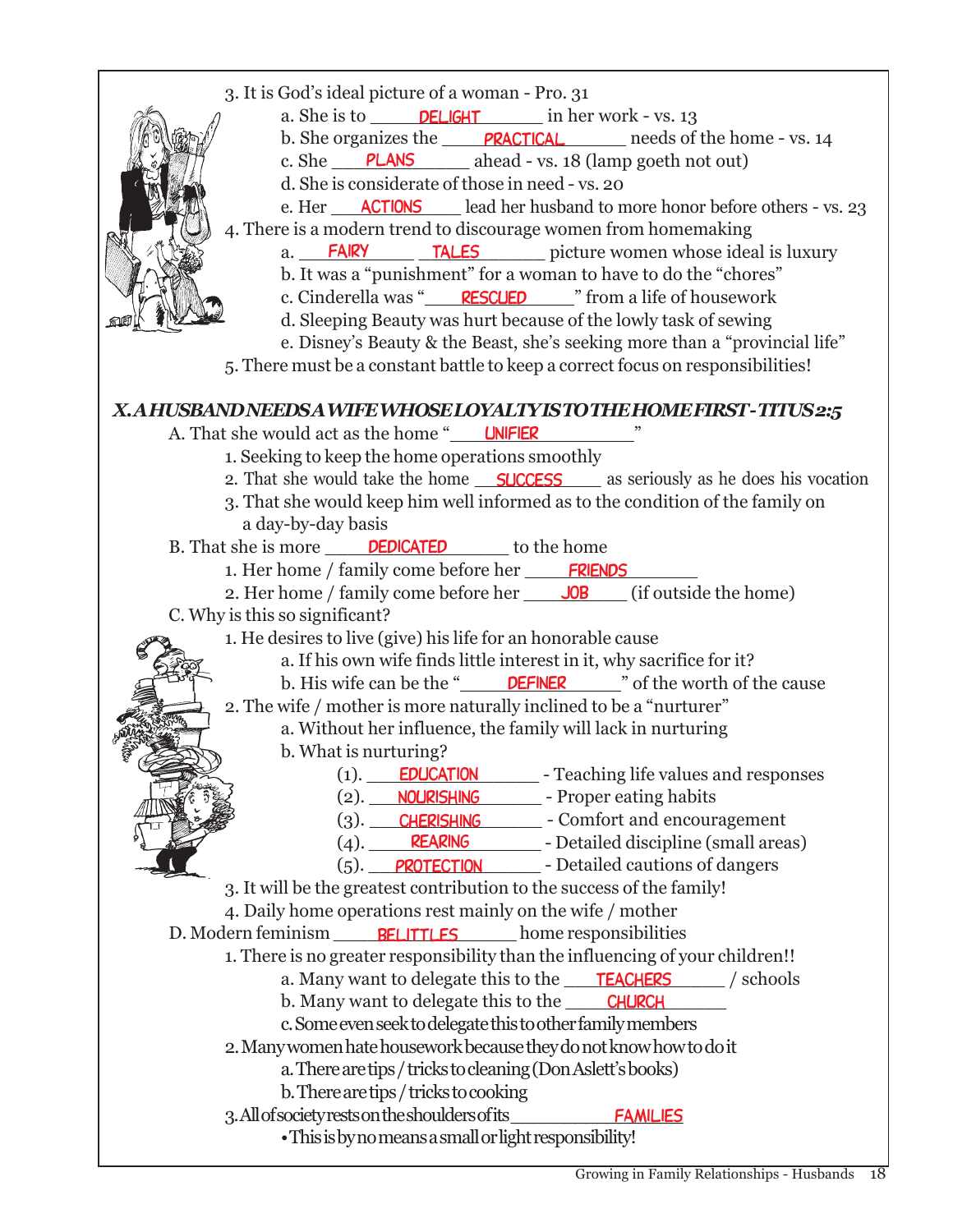

Growing in Family Relationships - Husbands 19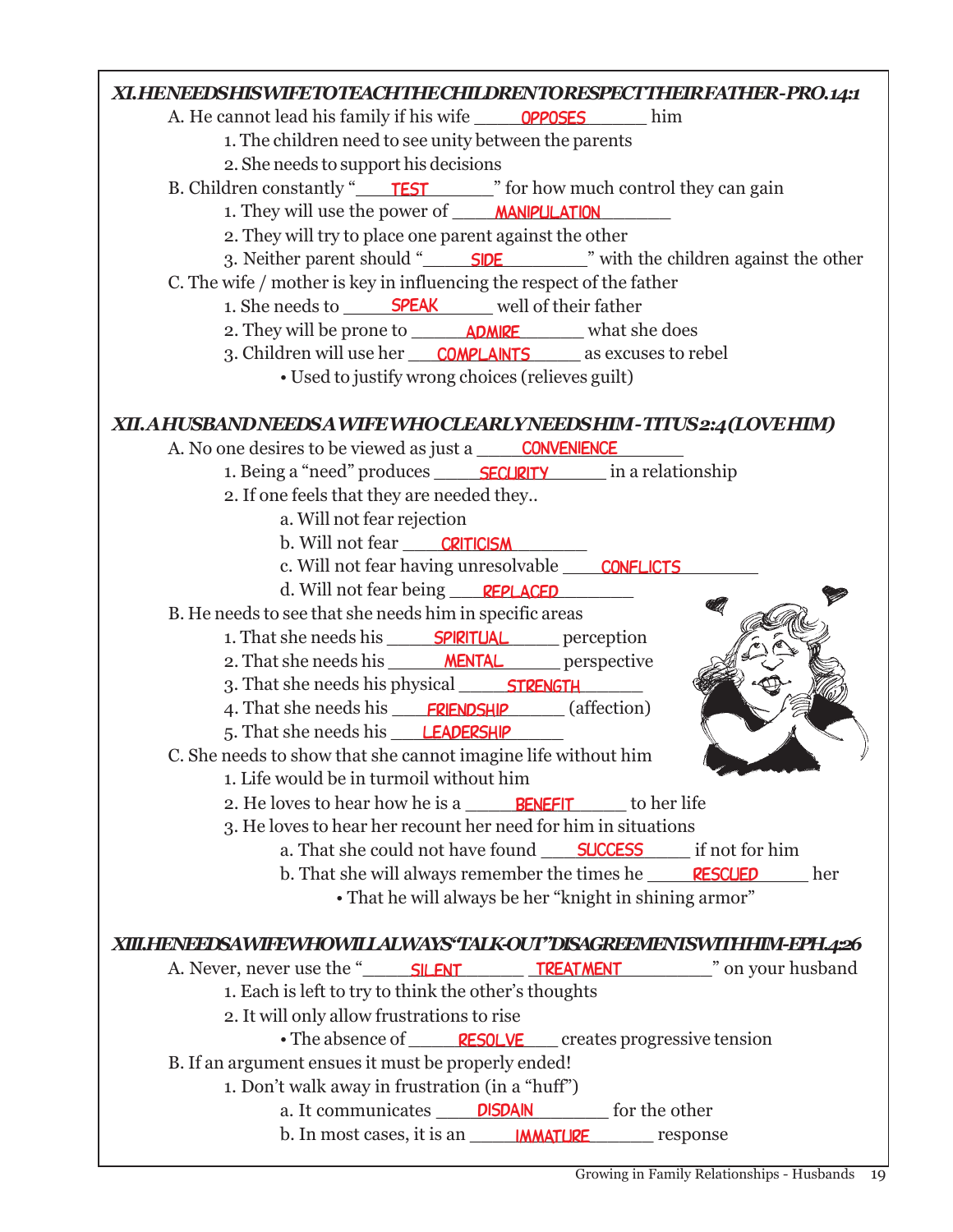(1). There are a few occasions appropriate to walk away from (2). It is only appropriate if the other is "out of control" • You cannot "argue" with someone in a "rage" 2. In most cases it does take <u>TWO</u> to argue a. Remember to use "\_\_\_\_\_\_\_\_\_\_\_\_" answers - Pro. 15:1 soft b. Both should always strive to avoid \_\_\_\_\_\_\_\_\_\_\_\_\_\_\_\_\_\_\_\_\_\_\_ tones (1). A wife who angrily argues communicates disrespect (2). A man who angrily argues communicates a lack of love 3. The situation must be dealt with \_\_\_\_\_\_\_\_\_\_\_\_\_\_\_\_\_ thoroughly a. Make this a joint rule in your marriage b. Better to "talk it out" all night than to leave it unresolved! C. Make it a point to try to always consider the other's perspective 1. First check for any \_\_\_\_\_\_\_\_\_\_\_\_\_\_\_\_\_\_\_\_\_ misunderstandings 2. Don't allow your focus to be only on your "rights" 3. Don't forget the responsibility to be \_\_\_\_\_\_\_**SUBMISSIVE** *XIV. HE NEEDS A WIFE WHO SEEKS TO MAKE HIM SUCCESSFUL - PHP. 2:4* A. Part of her motivation to be blameless is for his reputation 1. She does not want to have any part in his "downfall" 2. She will not **LISTEN** to damaging gossip against her husband B. She needs to seek to take part in his goals 1. She is willing to **SACRIFICE** to help him reach them 2. She seeks to make his goals her goals C. She seeks to "build him up" when they are alone 1. Our PERSONAL conversations are really most important 2. After several years of marriage we really know each other a. We know when we really mean what we say b. This should be strategically used to build-up each other *XV. A HUSBAND NEEDS A LIFE FULL OF PURPOSE - PHP. 1:6* A. The "purpose" or " **REASON**<sup>"</sup> for something is his motivation 1. He will be unmotivated without \_\_\_\_\_\_\_\_\_\_\_\_\_\_\_\_ purpose specific 2. The wife needs to be very sympathetic to this need • He is miserable when he lacks purpose B. What "purposes" does he struggle with? 1. What is the purpose for what he does? (reason for his efforts / struggles) 2. Why is he where he is in life? • This may only be able to involve **SPECULATION** (hope based on faith) 3. Why has he been placed on this earth? • What **DIFFERENCE** does his life make? C. He desperately needs **GOALS** for all aspects of his life 1. He is likely to go nowhere without them 2. He is likely to be discouraged with life without them D. He needs a wife who will.. 1. Look for and **REMND** him how his "efforts" are "paying-off" 2. Help him to try to "reason-out" God's placement of him in life 3. Help him establish goals and will follow them also **SPECULATION**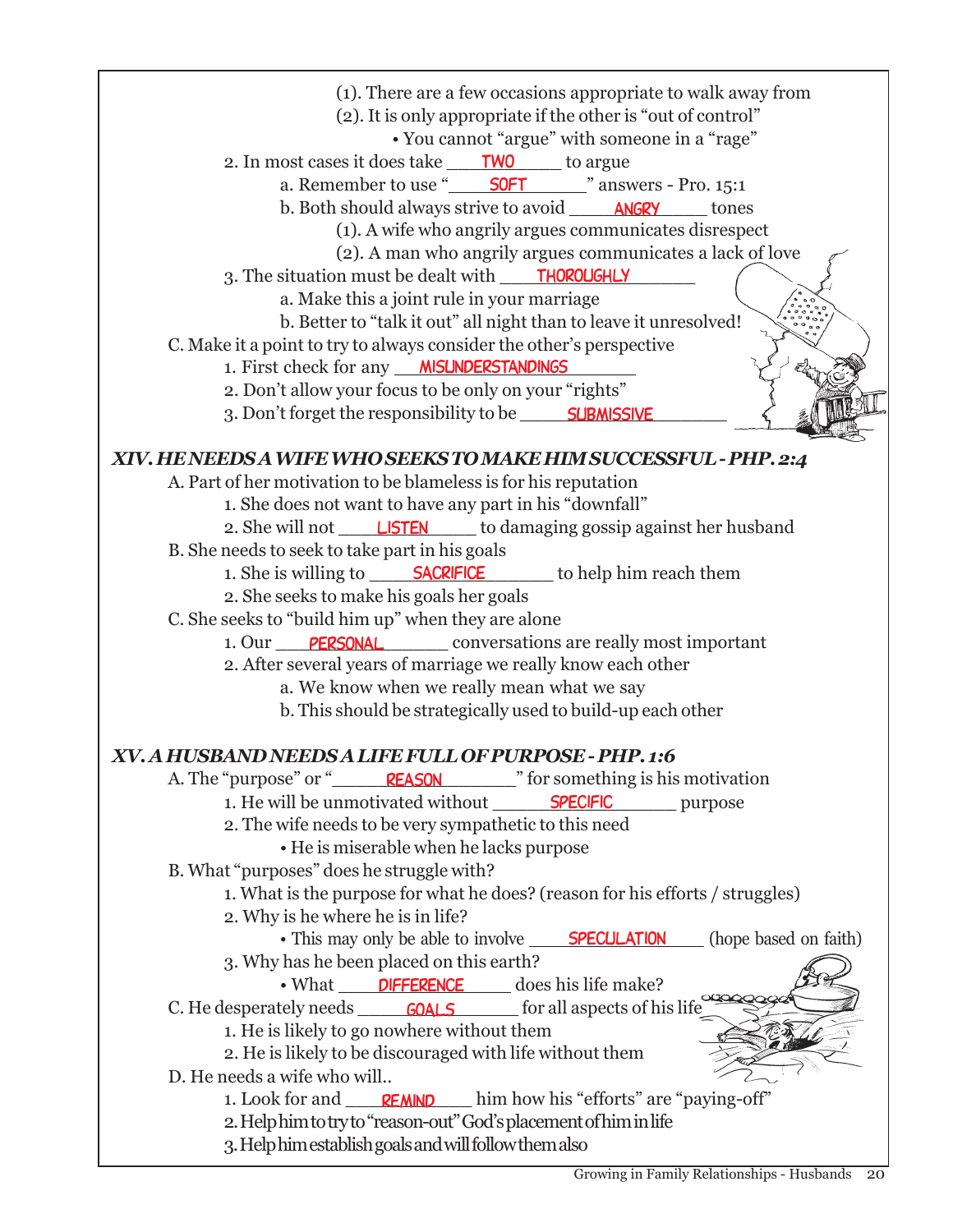#### **15** *POINTS OF COUNSEL TO PARENTS I. THEY NEED TO KNOW THAT THEIR PARENTS LOVE EACH OTHER - COL.3:19; TITUS 2:4* A. Their **SECURITY** in the family is based upon this 1. Results of parents who demonstrate a lack of love for each other a. FEARFUL children - Overwhelming and unnatural fears b. An obvious **DISLIKE** for the other siblings (competition) c. The children will begin to "take <u>\_\_\_\_\_\_\_\_\_\_\_\_\_\_\_\_\_</u>" with one of the parents d. They will begin to look outside the family for \_\_\_\_\_\_\_\_\_\_\_\_\_\_\_\_\_\_\_\_\_\_\_\_\_\_\_\_\_\_ e. Aggressive / uncontrollable \_\_\_\_\_\_\_\_\_\_\_\_ in some of the children anger f. REBELLION in the children (unwilling to submit to the "rules") 2. Children would rather see the parents **LOVE** each other than themselves • They feel helpless when the parents show disdain for each other B. An offense for someone else is often greater than a personal one 1. The children will become **EMBITTERED** 2. They will feel **FORCED** to take sides • They know instinctively that there is a "right" and a "wrong" C. Children need to see affection demonstrated between the parents  $\bigg\{$ 1. VERBAL affection - Openly reaffirming their love **DREN LOVE** Children love to see these!! 2. PHYSICAL affection - Lots of hugs & kisses **SEE** 3. ROMANTIC **EXECUTE:** affection - Lots of "life" in the marriage 4. FRIENDLY **EXERUSE A** affection - They enjoy being together D. Unity in the marriage usually means unity in the family 1. This may not be true if the unity comes too late 2. Children fear when the parents \_\_\_\_\_\_\_\_\_\_\_\_\_ argue• They don't know how to respond 3. The ultimate "terror" is separation or divorce E. Children are likely to follow the parent's \_\_\_\_\_\_**EXAMPLE** \_\_\_\_\_\_\_\_\_ in their own marriages 1. This is usually the only "picture" they see 2. Sons may follow the example of the father • He needs to show his sons that he meets the needs of their mother 3. Daughters may follow the example of the mother • She needs to show her daughters that she meets the needs of their father *II. CHILDREN NEED CONSISTENT DISCIPLINE - PRO. 13:24; 23:13-14; 22:6* A. Children are born with a \_\_\_\_\_\_\_\_\_ nature - Pro. 22:15; Psa. 51:5 sin 1. Left to themselves they will make <u>wRONG</u> choices 2. Instinctive living is to live only for SELF and comfort *"Train up" - To Choke,* a. Undisciplined children will most often be angry and short-tempered  *to narrow their options!* b. They will become "rights seekers" & "rights claimers" 3. Children will be naturally lured to that which will \_\_\_\_\_\_\_\_\_\_\_\_\_\_\_\_\_\_\_\_\_\_\_ them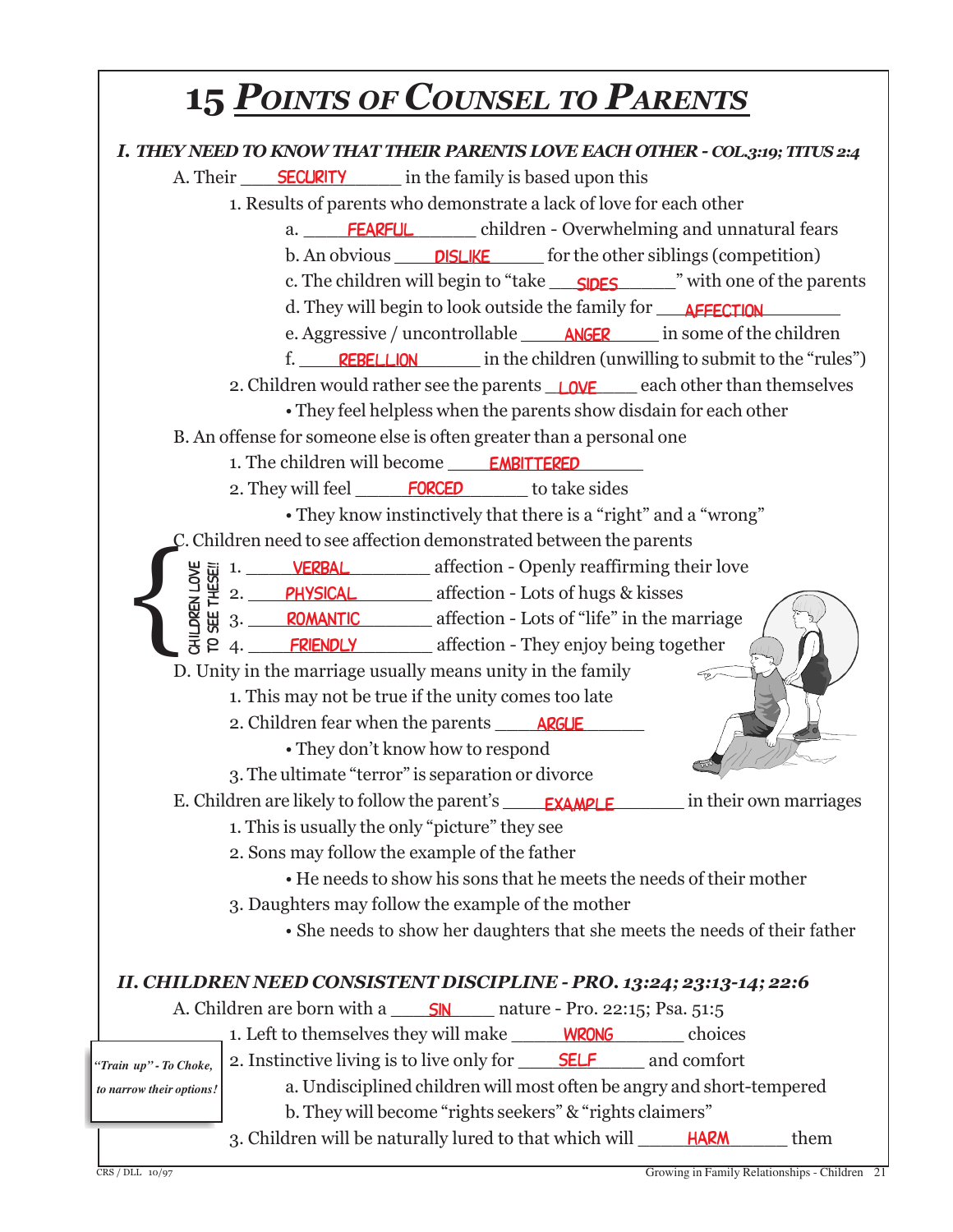B. They must learn that there are consequences to their decisions & actions 1. We are free to do as we wish, but not to choose the **CONSEQUENCES** 2. They need to learn that **PAIN** is associated with disobedience 3. They need to learn the basic "cause & effect" sequences in life a. If they will not obey their parents, they will not obey **GOD** b. If they practice **LYING** to their parents they will with God & others c. Children who "lose control" become **ADULTS** who "lose control" • They may need to see examples of what they do not want to become d. They may have to answer to the "\_**\_\_\_\_\_\_\_\_\_**" if they don't to their parents 4. They need to know their life **QUALITY** & length depend on their obedience C. The standards need to be clear and consistent! 1. Obscure standards only create **FRUSTRATION** 2. Inconsistent discipline creates **CONFUSION** • It can even communicate hypocrisy 3. Over-correction creates FEAR 8 rebellion D. The basic process to disciplining a child (a structural overview) 1. CONFRONT the wrong (get the clear facts) • This is important to dealing with the situation appropriately 2. Clearly demonstrate **DISAPPOINTMENT** first a. Demonstrate grief in their choice to do wrong b. This may involve a level of anger, but never rage (loss of emotional control) 3. Get them to \_\_\_\_\_\_\_\_\_\_\_\_\_\_\_\_\_\_\_\_\_\_\_\_\_\_\_\_\_\_\_\_\_their wrong (to God / parent) a. This is crucial to properly dealing with **GUILT** b. This is crucial in the process of breaking their will 4. Pronounce <u>SENTENCE</u> a. Communicate grief in having to administer b. Reaffirm why it must be done • As a loving parent you must c. Periodically show them mercy! • This is an excellent way to demonstrate God's mercy to us 5. Administer the "\_\_\_\_\_\_\_\_\_\_\_\_\_\_\_\_" pain a. Remember, an angry hand is apt to miss the "target" b. Make it appropriate to fit the "crime" 6. Recount the offense / disappointment / grief • It is important that this whole process be very clear! 7. Demonstrate affections and **ACCEPTANCE** a. A hug will often do the job b. Sharing a similar failure from your own life c. Reaffirm your love for them 8. Have them make <u>RESTITUTION</u> as needed a. This may involve returning something taken b. It may involve replacing something broken c. And it may involve their confession to the one offended